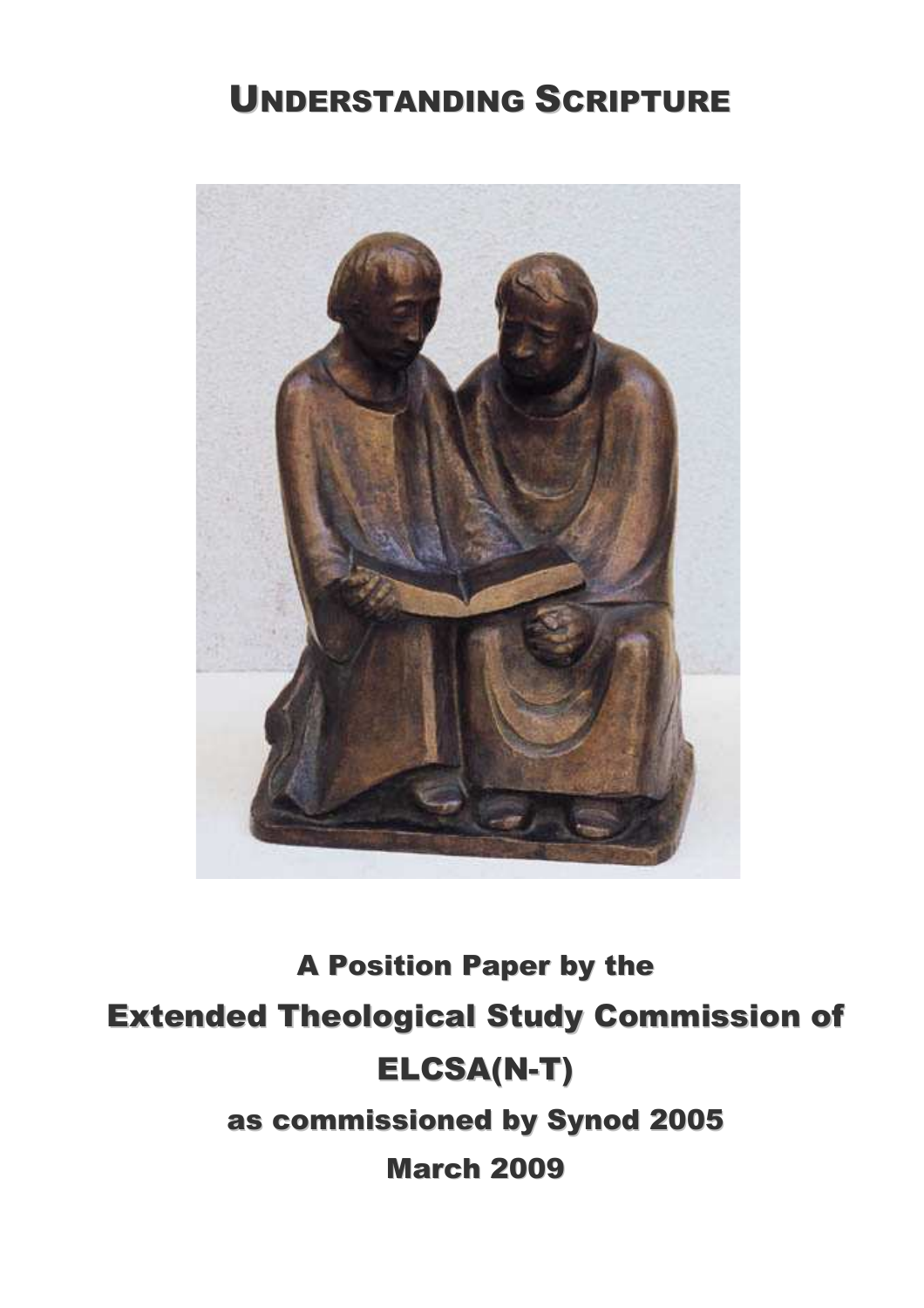## TABLE OF CONTENT

#### **ABBREVIATIONS:**

BCE: Before Christian era CE: Christian era cf.: confer = compare f. / ff.: following (verses) NT: New Testament OT: Old Testament

#### MEMBERS OF ETSC:

Pastor Burgert **Brand**, Hermannsburg Prof. Siegfrid **Drewes**, Pietermaritzburg Mrs. Ulla **Hinze**, Augsburg Prof. Helmut **Krüger**, Pretoria Bishop Dieter **Lilje**, Kempton Park Pastor Dr. Volker **Lubinetzki**, Pretoria Pastor Dr. Johann **Meylahn**, Pretoria Dr. L.M. **Mogudi**, Midrand Pastor Georg Scriba, Pietermaritzburg (convenor)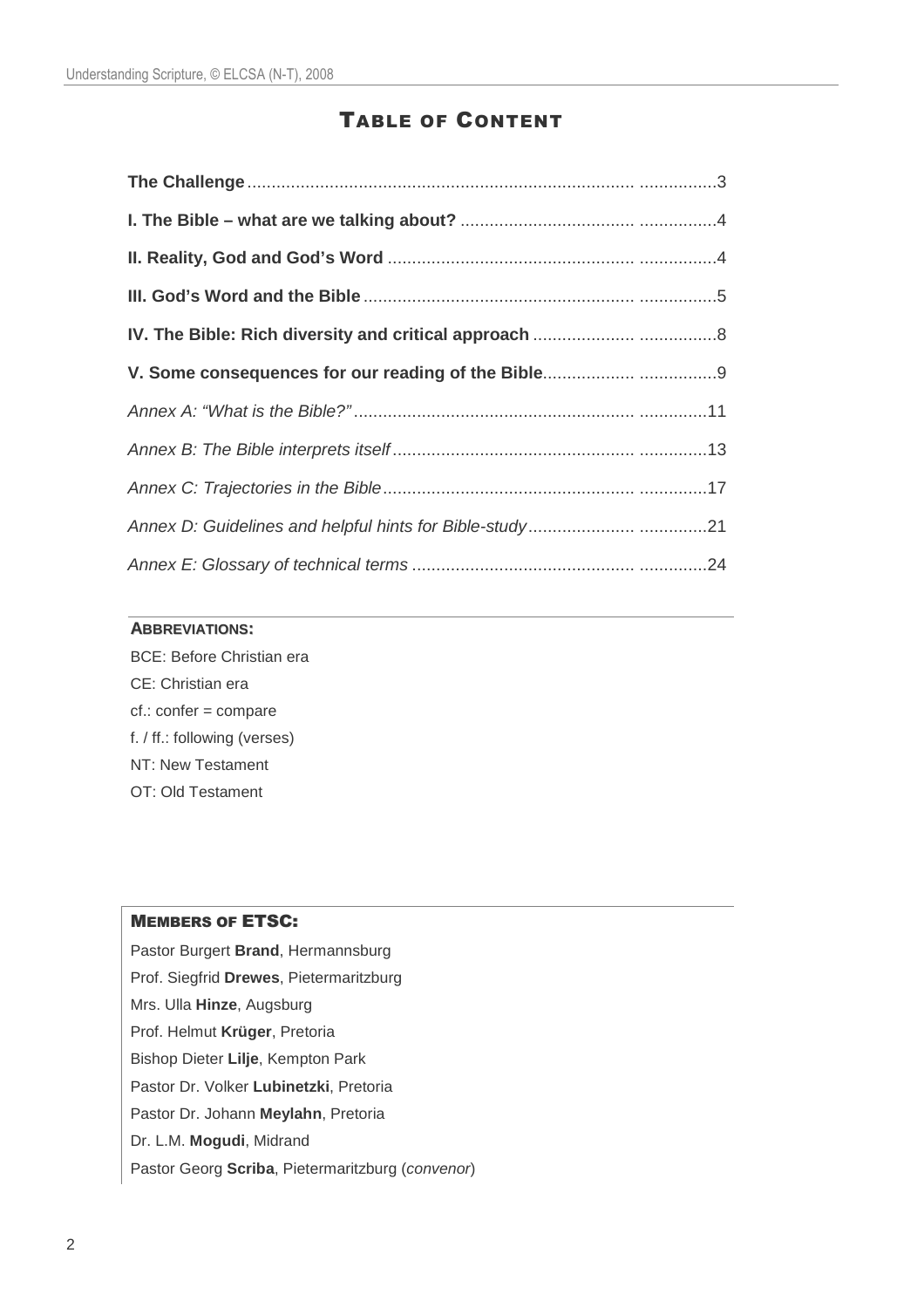#### **PSALM 119:105: "YOUR WORD IS A LAMP TO MY FEET AND A LIGHT TO MY PATH."**<sup>1</sup>

## **THE CHALLENGE:**

0.1 Our times are changing and very challenging. We are living in a world where truths, values, and convictions of long standing are questioned. Diversity can be enriching, but also confusing. On the one hand this is very exciting and opens up numerous possibilities; on the other hand it causes insecurity and anxiety.

0.2 In the church, too, we experience a great diversity and insecurity, which becomes evident when we try to come to terms with issues like 'faith and science' or ethical questions relating to homosexuality, abortion, genetics, etc. The same plurality, which we experience around us, even touches the very core issues of our own church, e.g. understanding of baptism and interpretation of Scripture.

0.3 Diversity can also be painful: We experience that when Christians fail to reach consensus in crucial matters and questions, although they love their Bible and wish to live by it. Another possible reaction to diversity can be a judgemental attitude which inadvertently excludes fellow-Christians by questioning the validity of their faith and/or credentials.

0.4 In this context we Christians seek answers and guidance from Scripture and the church. In our congregations we observe a wide spectrum of biblical usage among clergy and lay-members alike:

- from the assumption that the Bible is in every regard infallible, inerrant, and verbally inspired ("fundamentalism") to the assumption that one subjective interpretation of the Bible is as valid as any other one ("relativism")
- from a simple, childlike interpretation of the Bible in Sunday-school, confirmation-classes and religious instruction to sophisticated and critical ways of interpretation and exegesis in sermons or theological studies
- from a rich treasure of biblical verses and texts, which have been learned by heart, to a more discerning way of reading the Bible, driven by the quest to understand the biblical texts in their context
- Other symptoms we experience are a near biblical illiteracy on the one hand and an indiscriminate consumption of a huge diversity of so-called 'spiritual' literature with its sometimes wayward use of the Bible, on the other hand. That seems to reflect a growing insecurity in regard to reading, interpreting and understanding the Scripture

0.5 In this situation we sometimes seem to have lost the joy of reading the Bible, which for generations has been, and still is, an inspiring fountain of truth, life and blessing and the foundation for the Church and for Christian life.

0.6 With this document we therefore aim:

- to develop and clarify the framework for a relevant Lutheran position
- to encourage Bible-reading and Bible-study in our congregations and beyond
- to equip members with appropriate tools for sound Bible-interpretation
- to empower our members to witness and confidently engage in biblical discussions
- to offer some guidance in the field of Christian literature / literature for Bible-study
- and, through all that, to foster a greater confidence and joy in reading the Scripture

0.7 We hope and pray that our congregations and pastors will use this document for in-depth discussions, sermon-series, cell-group studies and other means to discover and take ownership of its message .

<sup>&</sup>lt;sup>1</sup> All quotes from the Bible in this paper are taken from the New Revised Standard Version (NRSV), 1989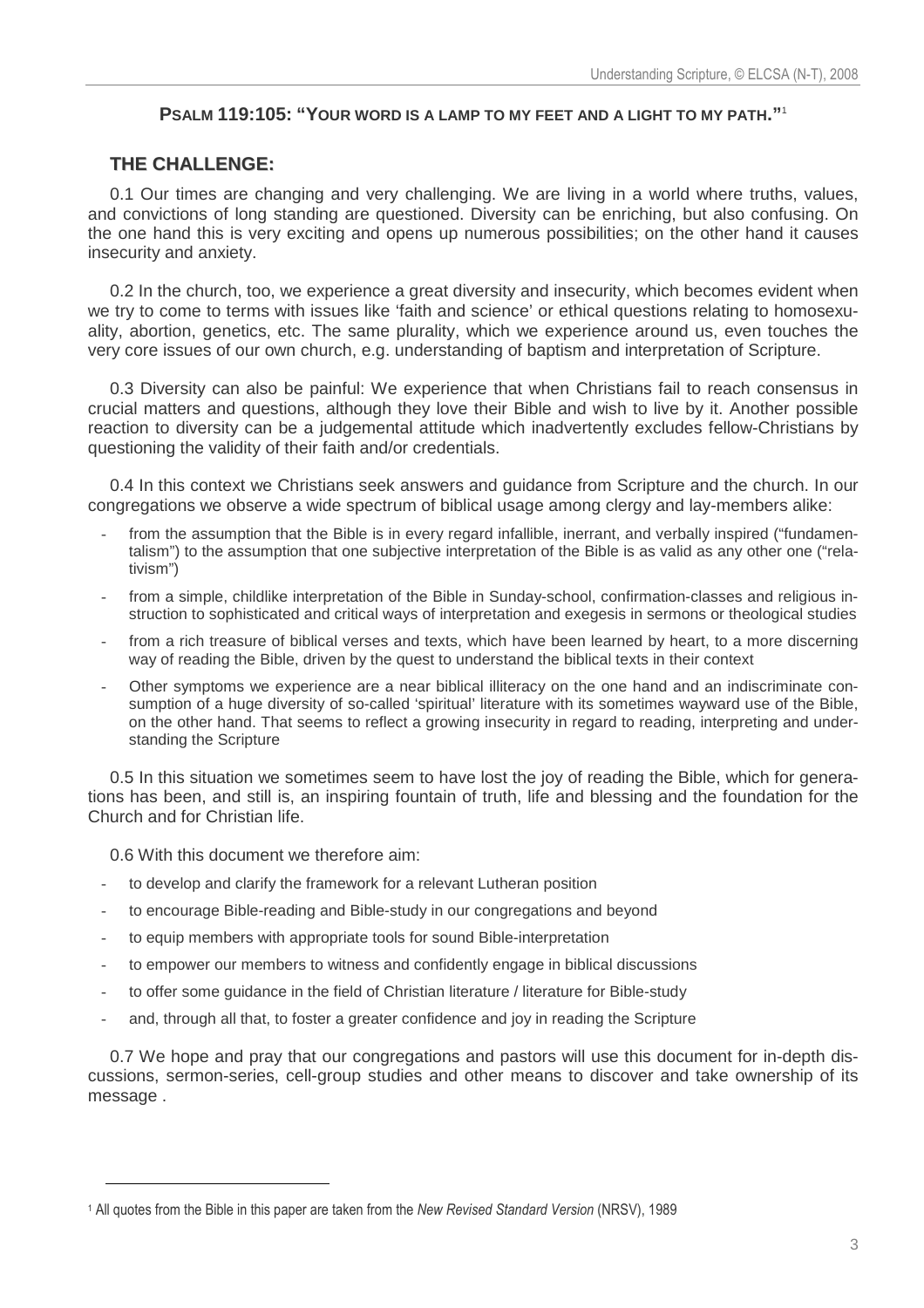## - THESES -

## **I. THE BIBLE – WHAT ARE WE TALKING ABOUT?**

1. When this paper uses the term "Bible", it refers to the physical book, whereas the traditional expression "Scripture/s" places the emphasis on the communicative experience, as Jesus himself did.<sup>2</sup>

2. The Bible developed gradually, first in oral then in written form. The 39 books which today comprise the Old Testament, originally written in Hebrew (a few in Aramaic), developed over a period of a thousand years and were accepted around 100 CE (by the so-called Jewish Council of Jamnia).

3. Although Jesus most probably spoke Aramaic, the 27 books of New Testament were written in Greek within a period of some seventy-five years. The Greek language promoted the rapid spread of the gospel throughout the Roman Empire. Most of the books and letters of the NT writings were already mentioned in the middle of the second century (actually by a church heretic, Marcion, in about 150), however, the first full compilation of what today is the New Testament (the biblical "canon") was established by bishop Athanasius in 367 CE.

4. The original scrolls and parchments of the biblical books were rewritten and copied by scribes and, later, monks and, when compared, show a number of differences. Biblical researchers have investigated and are continuing to discover and research the earliest manuscripts to verify the exact words and their original meanings.

5. The Christian Church has never (contrary to, for example, Islam) held the notion that there is something like a 'Holy language', in which the original divine message has been written. The Bible has repeatedly been translated and is being read today, at least in part, in over 2400 languages.

The Septuagint, the Greek translation of the Hebrew Bible (our OT), was completed by 198 BCE and was regarded as Holy Scripture by most of the early Christians. Many of the citations in the NT do not use the Hebrew, but instead the Greek wording of the OT. Early in the second century Bible translations emerged in Coptic in Egypt and Syriac in Syria. The Vulgate, the Latin translation by Jerome (404 CE), became the official Bible of the Western church, and was required to be used in the Roman Catholic Church until 1943.

The Reformation brought a surge of Bible translations, e.g. in English (1526), in Dutch and in French (1535). Martin Luther's German translation of the NT was edited in September 1522 and the complete Bible in 1534. During his life time he is said to have edited the OT some four and the NT some ten times. During the mission enterprise of the Western churches of the Reformation during the eighteenth and nineteenth centuries, the Bible was translated into many languages throughout the whole world.

## **II. REALITY, GOD AND GOD'S WORD**

6. Let us start with the ambiguity of our everyday-experiences: The reality we encounter can be comforting, uplifting or assuring, but also unclear and confusing, even frightening or devastating. Where does God fit into these experiences?

7. When we confess that God created and sustains heaven and earth we try to express that God is not part of creation but the ultimate source, power and destiny of all reality. Without God, nothing happens, and nothing happens to us – good or bad.

<sup>&</sup>lt;sup>2</sup> Cf. Luke 4:21: (After reading from the prophet Isaiah,) "Jesus began to say to them, 'Today this scripture has been fulfilled in your hearing."; John 5:39: (Jesus said:) "You search the scriptures because you think that in them you have eternal life; and it is they that testify on my behalf."; and Luke 24:27: "Then beginning with Moses and all the prophets Jesus interpreted to them the things about himself in all the scriptures."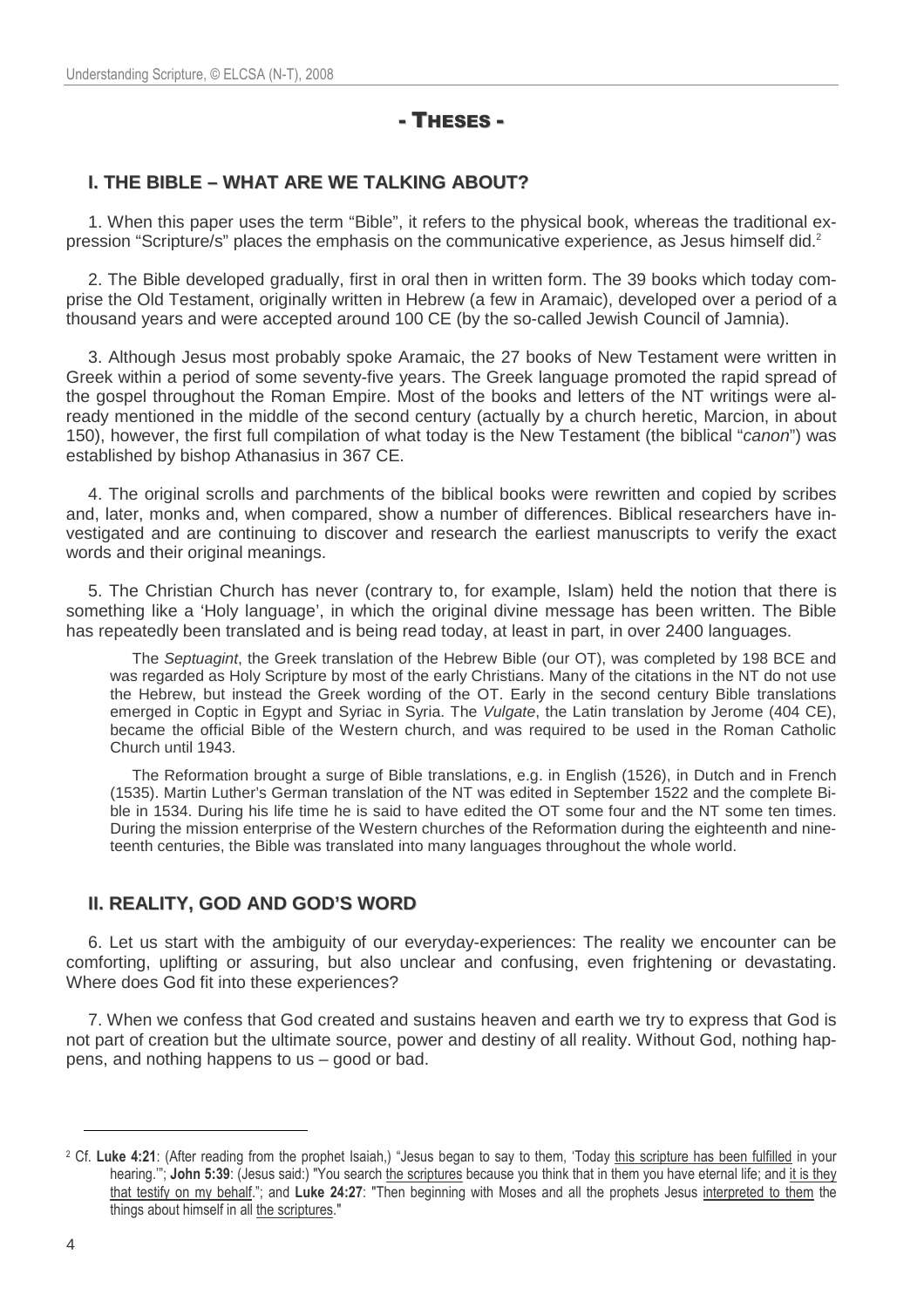8. To express this ambiguous experience of 'God behind our reality', Luther coined the term "the absolute God" (Deus absolutus), or "the hidden God" (Deus absconditus; in the sense that God's intentions are hidden to us). To guide us through this ambiguity, God has made himself identifiable and recognizable. As 'God for us' God becomes the "revealed God" (Luther: Deus revelatus).

9. As human beings we are only capable of communicating with God through human means, and since language is the ultimate human form of communication, we call God's revelation God's word. In other terms: **God's intention is revealed through God's word**.

10. God's word addresses us in two different ways:

- a) Insofar as it reveals our sinful nature, our severed relationship with God and others, and our brokenness, God's word confronts us with our need for redemption and calls us back into relationship with God and others. This is what Luther understood as "**Law".**
- b) Insofar as it reveals to us God's unconditional gift of grace, love and redemption, God's word is proclaimed and experienced as "**Gospel"** (literally: "good news"). It grants us forgiveness of sin, grace, redemption and a new life, and proclaims us to be children of God, sons and daughters, who no longer try to earn God's love through our own efforts, but accept God's unconditional love as being true and sufficient for us.

11. Since God's grace, love and redemption is granted through the life, death, and resurrection of Christ, we can call Christ 'God's Word' in the deepest and most meaningful sense.

12. We can only receive God's grace in faith through the work of the Holy Spirit, whenever God's word is proclaimed to us (cf. Theses 15 and 18).

From there, we can justly distinguish between three expressions of God's word: God's incarnate, written and proclaimed word.

## **III. GOD'S WORD AND THE BIBLE**

13. **God's incarnate word** is **Jesus Christ**, through whom God gifts the world grace, love and redemption (cf. John 1:14; Hebrews 1:1f.).<sup>3</sup>

14. **God's written word** are **the Scriptures,** which are witness to our need of redemption and to God's gift of salvation in Christ (cf. John 5:39).<sup>4</sup>

15. **God's proclaimed word** is wherever God's Law and Gospel are communicated to the individual **through word (sermon) and sacrament (Baptism and Holy Communion)** (cf. Rom 10:17).<sup>5</sup>

16. Whenever God's word is *proclaimed* through word and sacrament, it has to be based on the witness of the written word, which ultimately leads to Christ as God's incarnate word.

17. Wherever God's word is encountered in this way, we realise that it has the power to interact with and change our lives; the word itself is encountered as a vital agent of the living Christ (Luther: "the living voice of the Gospel"; viva vox evangelii).

<sup>&</sup>lt;sup>3</sup> John 1:14: "And the Word became flesh and lived among us, and we have seen his glory, the glory as of a father's only son, full of grace and truth." - **Hebrews 1:1f.:** "Long ago God spoke to our ancestors in many and various ways by the prophets, but in these last days he has spoken to us by the Son, whom he appointed heir of all things, through whom he also created the worlds."

<sup>4</sup> (Jesus said:) "You search the scriptures because you think that in them you have eternal life; and it is they that testify on my behalf."

<sup>5</sup> "So faith comes from what is heard, and what is heard comes through the word of Christ."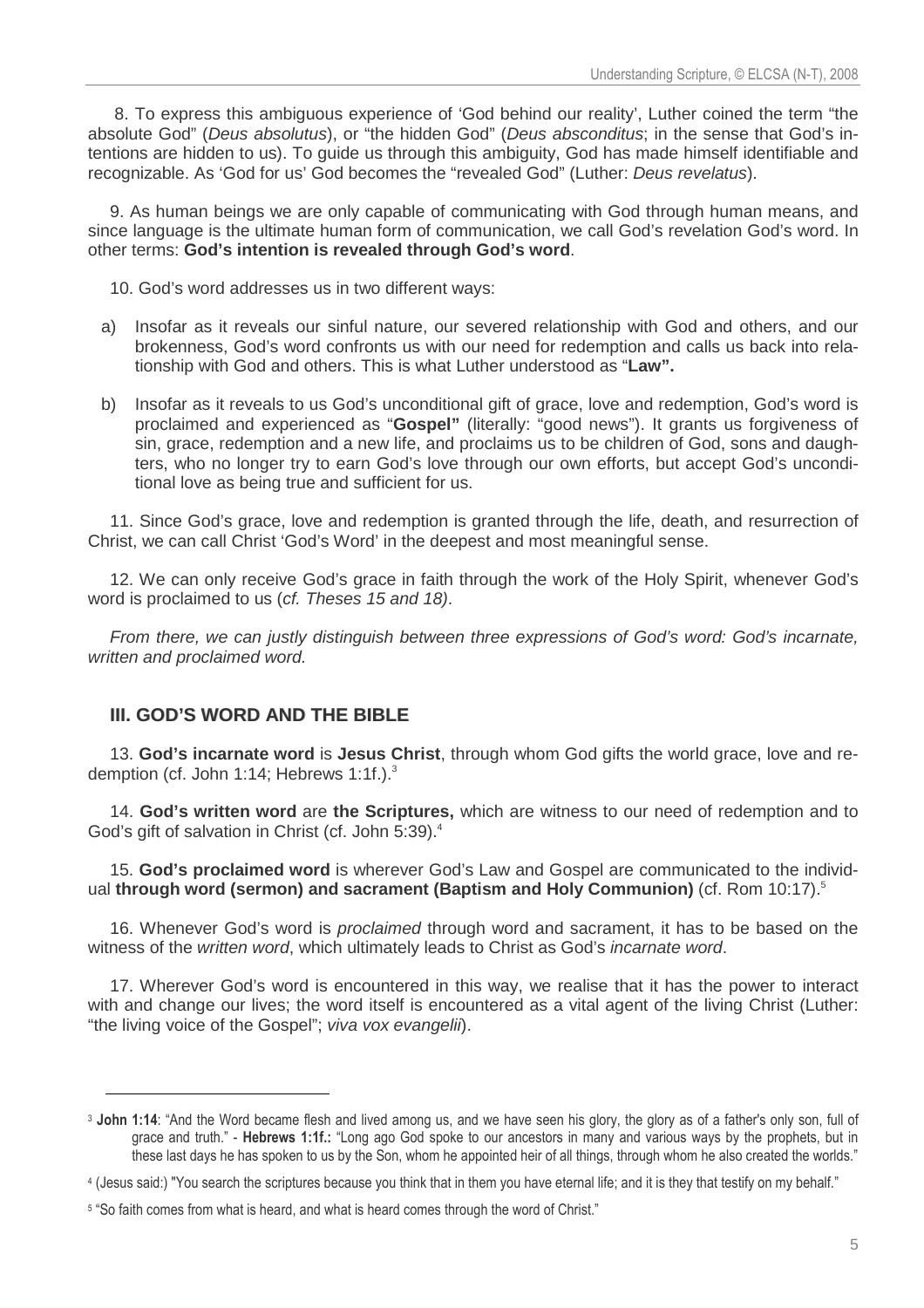18. It is equally important that we cannot find or speak God's word from within us, lest we should confuse it with our own wishes, desires and presumptions. It always addresses, challenges and comforts us from the outside through the spoken word (Luther: "the external word"; verbum externum).

This becomes especially evident in the context of counselling, when people in crises are no longer able to find the helpful word or advice by themselves. Therefore we must not limit the notion of God's proclaimed word to the typical sermon in a Sunday morning service. It can also take place wherever Christians find mutual consolation under the promise of Matthew 18:20 (Jesus: "For where two or three are gathered in my name, I am there among them.")

- 19. Consequently we state:
- **a) If proclamation is based on God's written word and leads to Christ as God's incarnate word, it becomes God's word for us.**
- **b)** The same is true for the Scriptures: **If our reading and interpreting the Bible reveals our need for redemption (Law) and grants us God's redemptive answer in Christ (Gospel), then it becomes God's word for us.**

20. On this theological basis, Luther stated: God's word for us is whatever promotes Christ ("was Christum treibet").

"All the genuine sacred books agree in this, that all of them preach and promote Christ. And that is the true test by which to judge all books, when we see whether or not they promote Christ. For all the Scriptures show us Christ, Romans 3[:21]; and St. Paul will know nothing but Christ, I Corinthians 2[:2]. Whatever does not teach Christ is not apostolic, even though St. Peter or St. Paul does the teaching. Again, whatever preaches Christ would be apostolic, even if Judas, Annas, Pilate, and Herod were doing it." (Luther's works, vol. 35 : Word and Sacrament I, Fortress Press: Philadelphia)

"All churches appeal to Holy Scriptures as their foundation. The decisive fact is, how the Bible is understood. We do not understand the Bible statutory as a book of many separate laws and regulations, but rather from its centre which is the crucified and risen Lord Jesus Christ. He is the living Word of God." (Guidelines for Church-Life, Credo 2005: 50)

21. Therefore, it would not be advisable to use the term "God's word" indiscriminately for the whole Bible or any single verse or quotation, if the reference to Christ as God's incarnate word is obscure or unclear.

We could then be led to some strange consequences: Is the Bible also God's word when it is just a book on the shelf (as was discussed in the age of Lutheran Orthodoxy [18<sup>th</sup> century])? Or even when I use it to smash a fly or to stabilize my dinner-table? These questions only arise when we neglect to differentiate between God's word in a specific situation and God's word for me / us today.

22. Rather we should ask, what is God's word for us in a specific situation, under specific circumstances and with regard to the different ways through which God communicates with God's people. It does not necessarily speak to every person in the same way.

As Luther vividly pointed out: "God has spoken many things to David, and has charged him to do this and that. But it does not concern me and was not spoken to me [...] You have to see the Word which concerns you, which has been spoken to you and not which has been addressed to the other. There are two kinds of messages in Scripture, the one does not address or concern me. The other word addresses and concerns me, and with this word I may courageously venture ahead and depend on it as a strong and solid rock.." (Luther's works, vol. 35: Word and Sacrament I, Fortress Press: Philadelphia)

23. For the same reason, we can no longer subscribe to the concept that the Bible is verbally inspired (in the sense that every single letter and even the punctuation has been dictated to the biblical authors by the Holy Spirit).

The concept of verbal inspiration, too, was developed in Lutheran Orthodoxy to counter the Roman-Catholic notion that papal authority stands over the Scriptures. As such it was an understandable, but misguided attempt to find for each and every dogmatic statement an immediate justification in single quotations from the Bible, often taken completely out of context.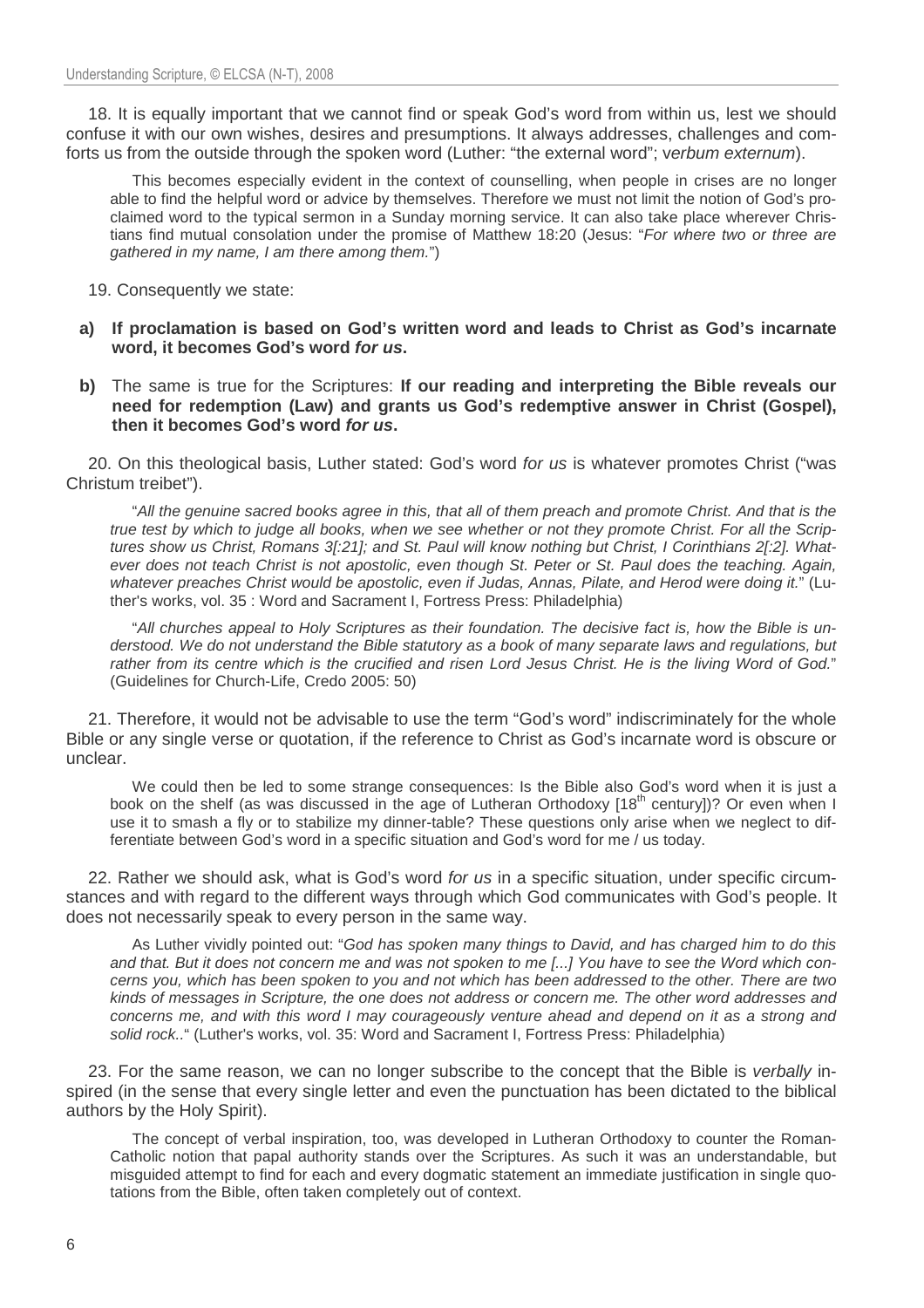The same applies to the often cited passage from 2Timothy 3:16, which states: "All Scripture is Godbreathed and is useful for teaching, rebuking, correcting and training in righteousness." This verse does not refer to the verbal inspiration of every single word, sentence or biblical book as a whole (our biblical canon had not even been established by that time!), but to the insight that God's Spirit breathes in and through the Scriptures and so enables the written words of humans to confront us with the living God. It seems to be just another expression for Paul's experience that the letter (the written word) only becomes alive through God's Spirit (2Corinthians 3:6).<sup>6</sup>

24. Thus, we state clearly: **We do not believe in the Bible as such; we believe in the Triune God, who reveals Himself in Christ as testified to in the Bible.** All Scripture and every sermon only receive their authority and dignity from the principal revelation in Christ.

It is not coincidental that all Creeds of the Early Church confess faith in the Triune God and do not include the Bible as an article of faith.

25. God's Word is revealed to us through ordinary human words, yet these human words are fundamental and indispensable, as they lead us to Christ, God's Word. This applies to the New Testament, but equally so to the Old Testament.

Again Martin Luther: "Here [sc. in the Old Testament] you will find the swaddling cloths and the manger in which Christ lies, and to which the angel points the shepherds [Luke 2:12]. Simple and lowly are these swaddling cloths, but dear is the treasure, Christ, who lies in them." (Luther's works, vol. 35: Word and Sacrament I, Fortress Press: Philadelphia)

26. The Guidelines for Church Life of the ELCSA (N-T) name the gladdening message of the Gospel as the church's foundation, Christ as the centre of Holy Scripture, the differentiation of Law and Gospel, and a specific understanding of the work of the Holy Spirit as outstanding characteristics of the Lutheran Church.

God grants the Holy Spirit through the means of Word and Sacrament and creates faith in those who hear the Gospel in different ways where and when God wills (Guidelines ELCSA (N-T) 12.5).

ELCSA (N-T) Church Council, in its brochure 'Why are we Lutherans?', formulated: "Just as we understand God through Jesus Christ, we read and understand the Bible through Jesus Christ. The gospel message of salvation by grace alone is the lens through which we view the entire body of Scripture. This means that Bible passages are interpreted in terms of whether and how they promote the good news of Christ's love. Dealing with the Bible responsibly means that we ensure that our interpretation promotes the cause of Christ"

Creeds and the catechisms are a summary of the core-message of the Bible. In the Constitution, Congregational Code and Pastors' Law of the Evangelical Lutheran Church in Southern Africa (N-T), as well as in the vow at the ordination and induction of pastors, the inductions of church workers and members of synod, all are called to subscribe to the Gospel of Jesus Christ as revealed in Holy Scripture as the only norm and guide for faith, doctrine and human existence.

27. A final theological notion: As witness to Christ, God's incarnate word, the Scriptures have to endure the same ambiguous reactions that Christ experienced. Not every sermon converts all listeners, not every biblical word convinces each and every reader. Even Christ himself encountered resistance and rejection – ultimately the cross. In being related expressions of God's word, the written word (Scripture) and the proclaimed word (sermon) are never free of this ambiguous reception. They, too, can be 'crucified', namely be interpreted conversely, misunderstood, jeopardized, misused, and rejected.

In taking this position we consciously place ourselves in line with the Lutheran tradition, which understands Jesus as centre of and hermeneutical key to the Scriptures – acknowledging that there are also other dogmatic and hermeneutic approaches to Scripture.

<sup>6</sup> "Our competence is from God, who has made us competent to be ministers of a new covenant, not of letter, but of Spirit; for the letter kills, but the Spirit gives life."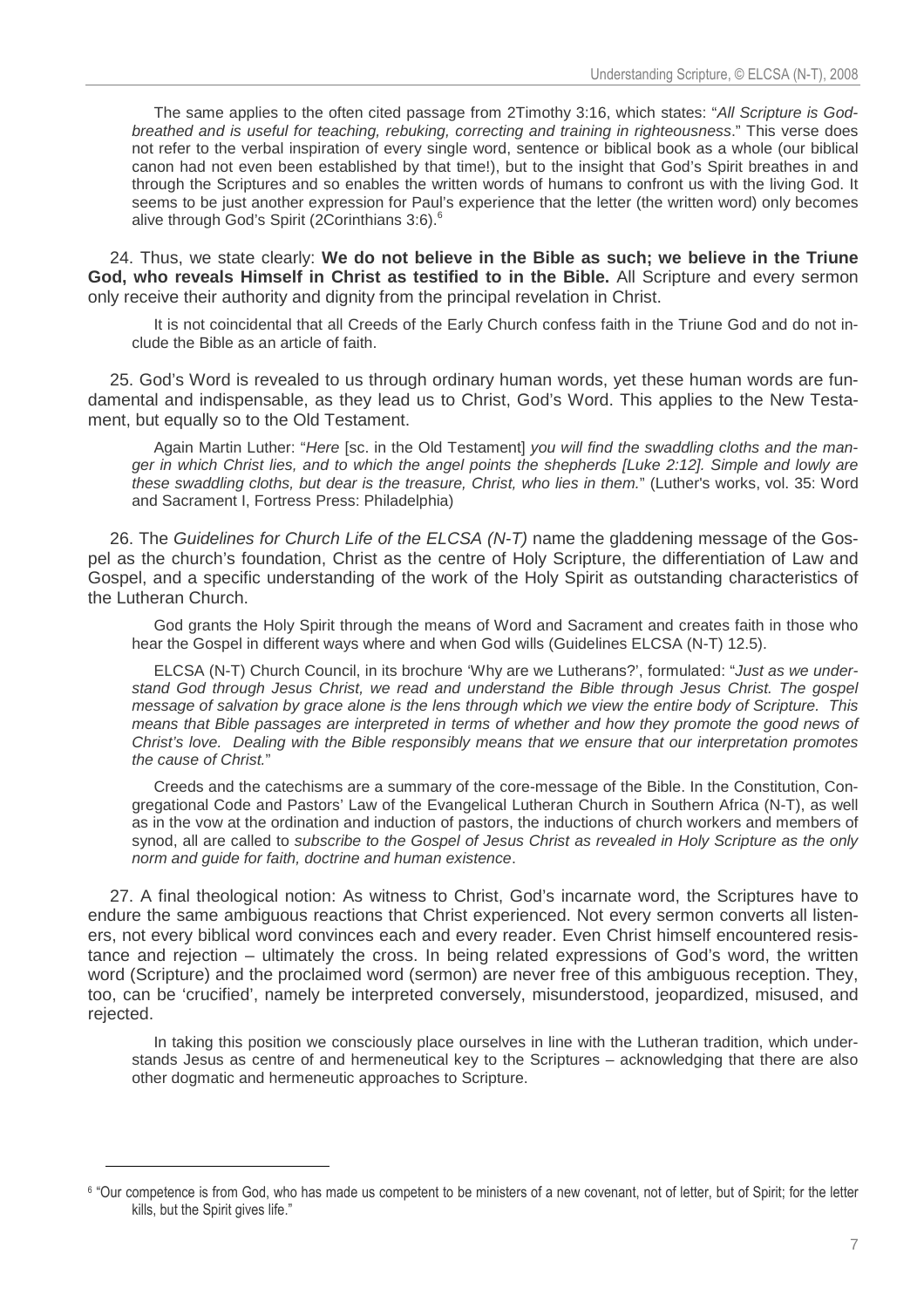## **IV. THE BIBLE: RICH DIVERSITY AND CRITICAL APPROACH**

28. As we have established that we do not understand the Bible only in a literal sense, we are set free to approach it 'critically'.

'Critical' comes from the Greek word krinein, meaning 'to discern / to differentiate'. It has nothing to do with a negative or destructive attitude. Instead, it means that we become aware of the historical, social and other dimensions of the biblical texts and to interpret them accordingly.

29. 'Critical' (in the sense of 'discerning') interpretation of the Bible is then

- a) not only inevitable if we use our reason and human experience in reading the Bible and wish to communicate our interpretation reasonably;
- b) but also a safeguard against interpretations that arise only from our own presumptions and suppositions: We need a critical approach if we do not just want to reiterate all the thoughts, ideas and convictions we already have before we read the Bible.

That, again, stresses the fact that we cannot have the word of salvation from ourselves. Critical interpretation of the Bible helps us to acknowledge the external character of God's word, guarding it from being mingled and confused with our own ideas and presumptions (the 'verbum externum'; cf. Thesis 18).

30. This Christ-centred and critical approach liberates us to discover what the Bible is also: "A variety of writings such as poetry, prose, biography, law, letters, family trees, official records, songs and prayers." (Credo 2005: 52; cf. Annex A).

31. Different authors with different historical and social backgrounds, different literary genres which address different situations and ways of life all show us a richness of testimonies and vivid accounts of God's history with God's people.

To name but two examples: The belief that God is the origin of all life is expressed quite differently not only in the two creation accounts in Genesis 1 and 2, but also in psalms (Psalm 8; 19) and other poetic accounts (Job 38-41) that praise God as Creator and source of life.

The Exodus - Israel's experience of slavery, oppression and then liberation through God's intervention – is expressed differently in the later song of Moses (Exodus 15:1-18) and the song of Miriam (Exodus 15:21) and in the prose narrative (Exodus 2-14) and yet again differently in the so-called 'liturgical confession' in Deuteronomy 26:5-9.

32. Such an approach, which recognizes differences and discrepancies, even contradictions, in the Bible, takes nothing away from the fact that God uses the biblical writings to speak to us through human words.

33. Rather, we encounter a vibrant process of mutual interpretation, full of life and full of God's footprints throughout history (cf. in more detail **Annexes B and C**).

34. The beauty of psalms, hymns and prayers, the profound theological reasoning, the deep insights into human nature, the moving testimonies of trust (and, sometimes, of despair), the interpretation of history through the eyes of faith, the countless expressions of hope and belief – all these can comfort us and strengthen our faith. In all their variety, they help us to find words in our own various and different situations, they open up new horizons and give meaning to our lives and to our world.

35. If we read biblical texts only as a means to prove certain viewpoints to be either true or false (e.g., historical accounts or scientific statements), then we disregard their vitality and miss the lifegiving force of God's Spirit, who speaks through them in many different ways.

36. Therefore, we would like to encourage everyone to discover the Scriptures anew as a vital source. It not only confronts us with our need of redemption and invites us to join in God's process of reconciliation, but also shapes our faith, fosters our understanding, shows us the manifold ways of God's interaction with God's people and teaches us the language of faith and trust.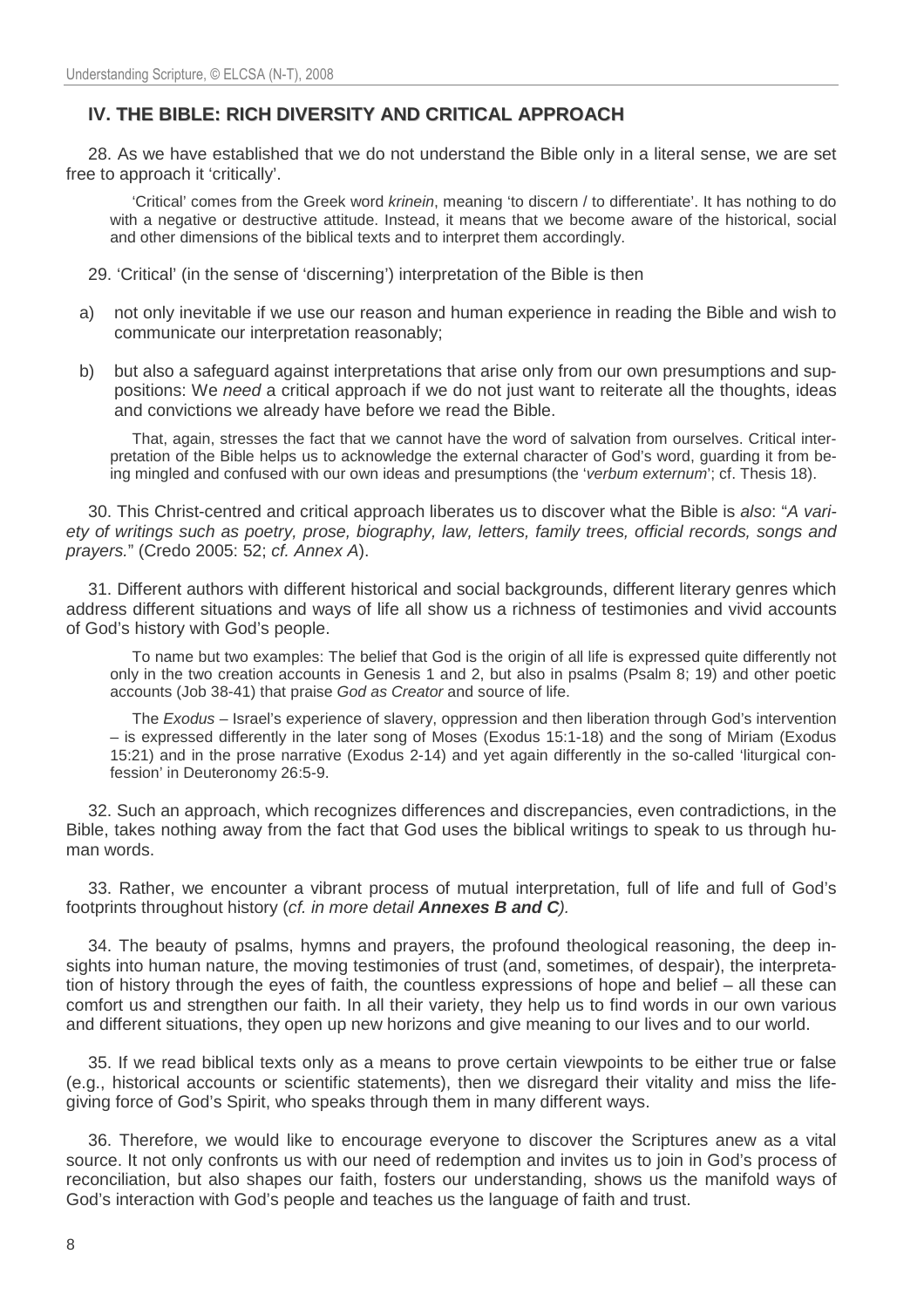## **V. SOME CONSEQUENCES FOR OUR READING OF THE BIBLE**

37. When we read the Bible, God can touch us in a special way, lead us to conversion, and guide us through our whole lives and uplift us even further in our times of joy. In trials, tribulations and temptations, the Word of God can be "comfort to the afflicted, remedy for the sick, life for the dying, food for the hungry and a rich treasure for all the needy and poor." (Luther [on Holy Communion], cf. Credo, 23).

38. There is a specific gain in reading and sharing biblical texts with one another (in families, cellgroups, Bible-study groups, ecumenical settings, etc.). We would like to encourage congregations and pastors, Bible-study groups and individuals, families and youth groups to discuss and discover biblical insights and guidelines in their relevance especially in the important spheres of life: Personal and individual life, marriage and family, congregation and church, and the social, public and political sphere.

39. Pastors and pastors' conventions, congregational study groups and those responsible for book sales should exchange with each other good and suitable Christian literature. This includes visual material and recommendable internet sites, so that congregation members may be informed of different opinions and develop a balanced view and opinion. Bible reading-plans, Study Bibles and sermon series on biblical books can be fruitful tools for our understanding of the Bible. (cf. **Annex D**: "Guidelines and helpful hints).

40. Yet, when reading the Bible, we will also come across passages that are difficult to understand or even completely strange to us and seem to contradict God's love. These 'dark' passages of Scripture should be interpreted by those that clearly express God's love and redemptive intention (Luther: scriptura sacra sui ipsius interpres – "The Bible is its own interpreter").

In this regard, we may learn from the Jewish tradition, which continues to search for deeper meaning and a better understanding of the text and God's will, even if that means a continuous struggle with the diversity of texts. A beautiful example can also be taken from the healing of the blind man which occurs in stages (Mark 8): He regains his sight only partially at first and needs to return to Jesus to be fully healed. Likewise we may need to be patient and remain persistent not only in praying, but also when dealing with biblical texts.

41. All this becomes especially relevant, when dealing with ethical issues. As Christians, we do not regard the Bible a statutory book of laws and regulations. We are free and responsible children of God (Galatians  $5:1$ <sup>7</sup>, sons and daughters, who aim to live their life in everything they do according to God's love and grace in Christ.

42. We have to admit that in our church the Bible was used to support and lay down rules and regulations that were derived more from tradition and the 'Zeitgeist' rather than from the liberating message of the gospel. This led to a judgemental and condemning attitude that caused much suffering, wounds and exclusion among our members.

We think of examples, such as the exclusion of women from leadership and ordination<sup>8</sup>; strict churchdiscipline, excluding 'fallen' members from Holy Communion<sup>9</sup>, and other painful experiences.

We sincerely wish to re-discover, proclaim and live this liberating message anew. However, we have to realise that future generations might similarly be as critical of our decisions today. This leads us to contemplate decisions on church-life in humility and in a spirit of constant critical self-reflection.

43. It is no coincidence that the New Testament stresses that the sole foundation for every Christian praxis is love: The Great Commandment of Jesus (Matthew  $22:37-40$ )<sup>10</sup> as well as Paul<sup>11</sup> (Gala-

 $\overline{a}$ 

<sup>7</sup> "For freedom Christ has set us free. Stand firm, therefore, and do not submit again to a yoke of slavery."

<sup>8</sup> With reference to verses as 1Corinthians 14:34; 1Timothy 2:8-15.

<sup>9</sup> With reference to 1Corinthians 11:27.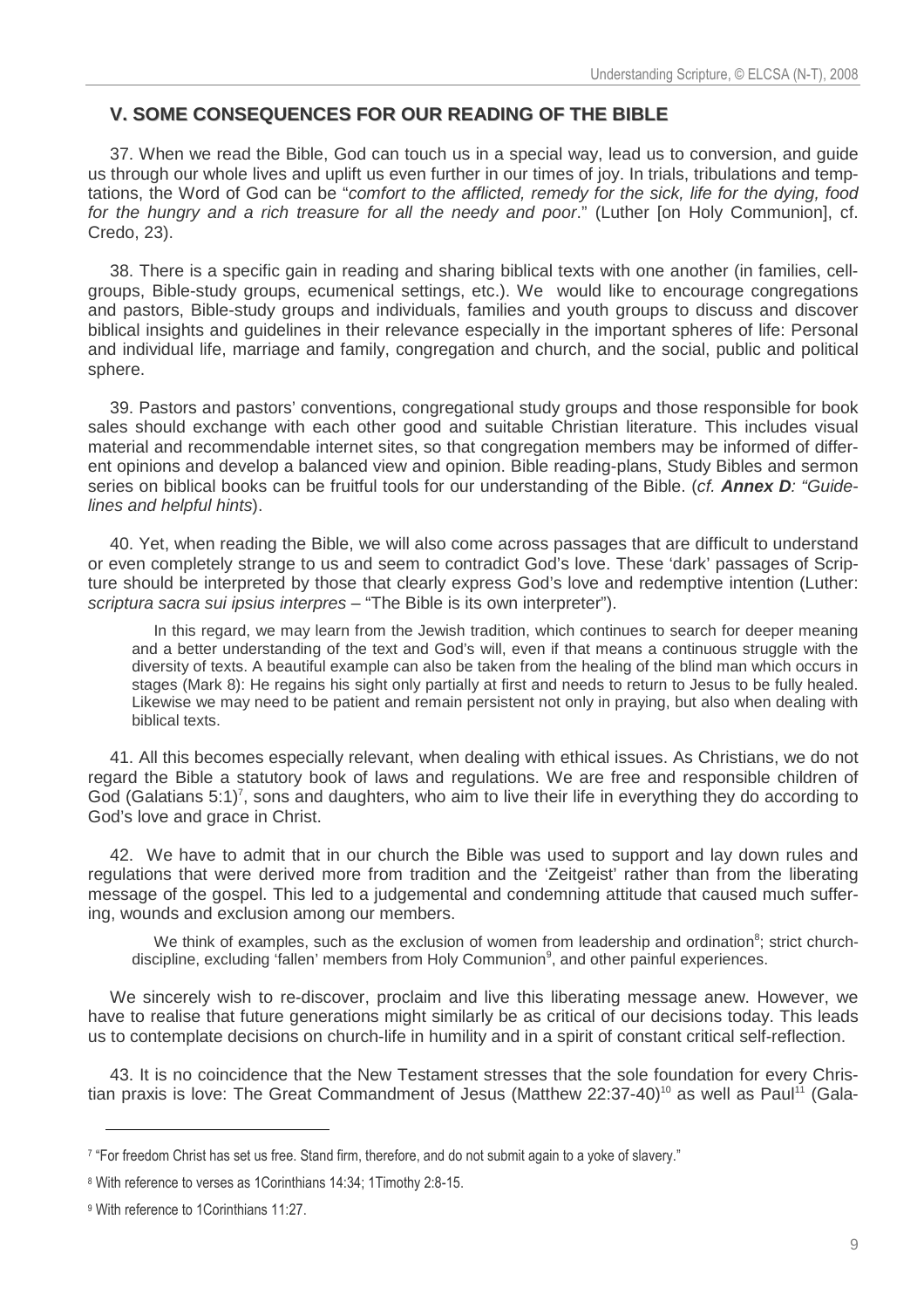tians 5:14 and 6:2; Romans 13:8) and John (1John  $4:11-21$ <sup>12</sup> make it abundantly clear that "love is the fulfilment of the law" (Galatians 5:14) and that a Christian life consists of nothing else than of "faith expressing itself through love" (Galatians 5:6).

In line with this, St. Augustine and Martin Luther could formulate: "Love – and then do what you will!".

44. That does not mean that biblical values, precepts and rules are useless or no longer relevant for Christians. In the Bible, we find lots of helpful rules and words of advice for protecting our relationship to God, the other, ourselves and the world  $-$  but all those rules and laws have to be measured against the core principle of love and grace.

45. This means that **a biblical word that is in conflict with God's love and grace in Christ cannot be God's word for us today.** Instead we have to search for answers that are valid and helpful consequences of the ultimate principle of "faith expressing itself through love".

"All […] laws must and ought to be measured by faith and love. That is to say, the other laws are to be kept where their observance does not conflict with faith and love; but where they conflict with faith and love, they should be done away entirely." (Luther's works, vol. 35: Word and Sacrament I, Fortress Press: Philadelphia)

46. With these guidelines we do not intend to answer all possible questions and objections. Furthermore, we have to endure different opinions and sometimes tensions in interpreting the Bible.

47. For the same reason we do not have to abstain fearfully from critical questions when they occur – fear is always a bad counsellor, and should not prejudice our reading of the Bible.

48. Finally: The mutual struggle for the interpretation of Scripture and its correct understanding is at the same time strain and gain for the Lutheran Church and theology. As such it not only remains our characteristic, but also our challenge and source of happiness.

==========

<sup>10</sup> Matthew 22:37-40: "'You shall love the Lord your God with all your heart, and with all your soul, and with all your mind.' This is the greatest and first commandment. And a second is like it: 'You shall love your neighbor as yourself.' On these two commandments hang all the law and the prophets."

<sup>11</sup> Galatians 5:14: "For the whole law is summed up in a single commandment, 'You shall love your neighbor as yourself.'" - Galatians 6:2: "Bear one another's burdens, and in this way you will fulfill the law of Christ." - Romans 13:8: "Owe no one anything, except to love one another; for the one who loves another has fulfilled the law."

<sup>12</sup> 1John 4:21: "The commandment we have from him is this: those who love God must love their brothers and sisters also."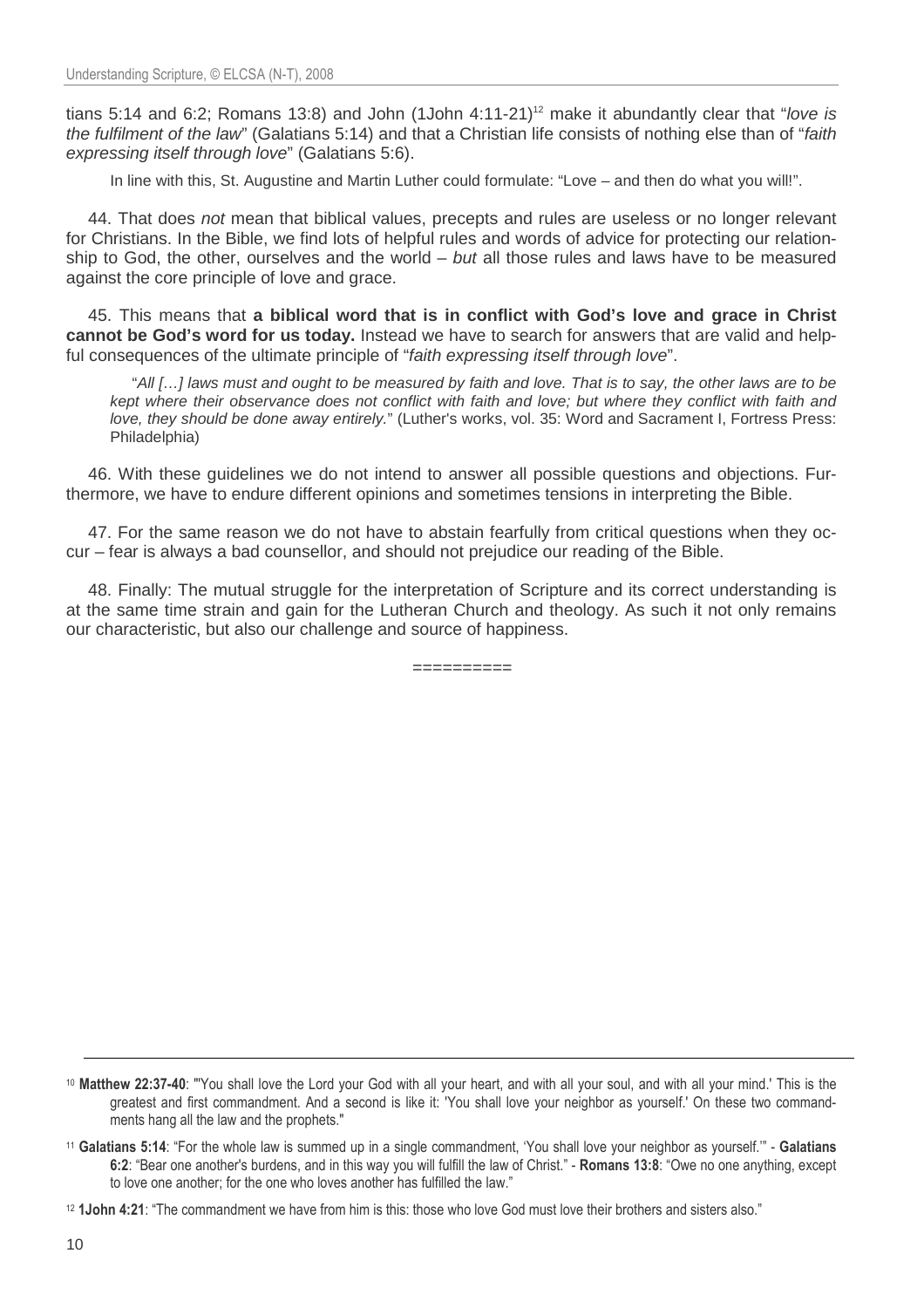#### **ANNEX A: "WHAT IS THE BIBLE?"** (from Credo 2005: 52-54)

"Although the Bible contains sixty-six individual books, within each of these there is often a variety of writing such as poetry, prose, biography, law, letters, family trees, official records, songs and prayers.

POETRY: Several of the Old Testament books are written completely in poetry: Psalms, the Song of Songs, Lamentations and most of the book of Job. Other poems are found in prose passages, for example, Exodus 15; Judges 5 and 1 Samuel 2 and most of the prophetic books are written in poetic form. In the New Testament there is some poetry, for example, Mary's Song (Luke 1:46-55), Zechariah's Song (Luke 1:68-79) and Philippians 2:6-11.

LAW: Israel's laws are found in the books of Exodus through to Deuteronomy. These formed the foundation of the life of the nation and of its relationship with God. Thus the law is regarded as an expression of God's character and will; the law shows how God wants his people to behave, to worship, and to live in society.

The best known list of laws is the Ten Commandments (Exodus 20). Three groups of laws have been drawn out: Covenant Law or the Book of the Covenant (Exodus 21-23); the Holiness Code (Leviticus 17-26) which is named from the frequent statements, '*I the LORD am holy'* and sets out rules for worship; and the Deuteronomic Code (Deuteronomy 12-25), which is set out like a sermon and includes warnings about the consequences of breaking the laws.

There are no new lists of commandments in the New Testament, though some regard the Sermon on the Mount (Matthew 5-7) as the "new law". The law of the Old Testament is summarized in Jesus' commandment to love God above everything and ones neighbour as oneself.

A SPECIAL KIND OF HISTORY: The historical books in the Hebrew Bible (Joshua through to 2 Kings including some duplications in 1 and 2 Chronicles) are called 'The Former Prophets'. Some historical passages are found in Isaiah and Jeremiah, parts of Genesis, Exodus and Numbers and in the New Testament in the Gospels and Acts. Biblical history is not history told for its own sake, but describing those events which show how God is at work in his world, developing his plan in the Jewish nation and later in the church.

PROPHECY: The prophetic books in the Old Testament are grouped together from Isaiah through to Malachi. The prophets announced God's message not only about the future, but very often about the present. Frequently they began with the words, 'This is what the Lord says'. They spoke God's word condemning social injustice and sham worship. They exposed mistaken, cosy ideas about God and his laws and warned the people that God would punish them if they did not mend their ways.

The New Testament writers show how many of the Old Testament promises were finally fulfilled in the life, death and resurrection of Jesus.

CONFESSION: Many parts of the Bible can be understood as confessions to God the creator, the God who led his people from the land of bondage. An old confession is to be found in Deuteronomy 26:5-9: "My father was a wandering Aramean, and he went down into Egypt with a few people and lived there and became a great nation, powerful and numerous. But the Egyptians mistreated us and made us suffer, putting us to hard labour. Then we cried out to the LORD, the God of our fathers, and the LORD heard our voice and saw our misery, toil and oppression. So the LORD brought us out of Egypt with a mighty hand and an outstretched arm, with great terror and with miraculous signs and wonders. He brought us to this place and gave us this land, a land flowing with milk and honey."

In the New Testament we find confessions of faith in Jesus Christ as Lord (1 Cor.12:3; Phil. 2:10- 11 etc), and the beginnings of triune formulations (Matth.28:19; John 3:5,15; Rom 11:36; 2 Cor 13:14; etc).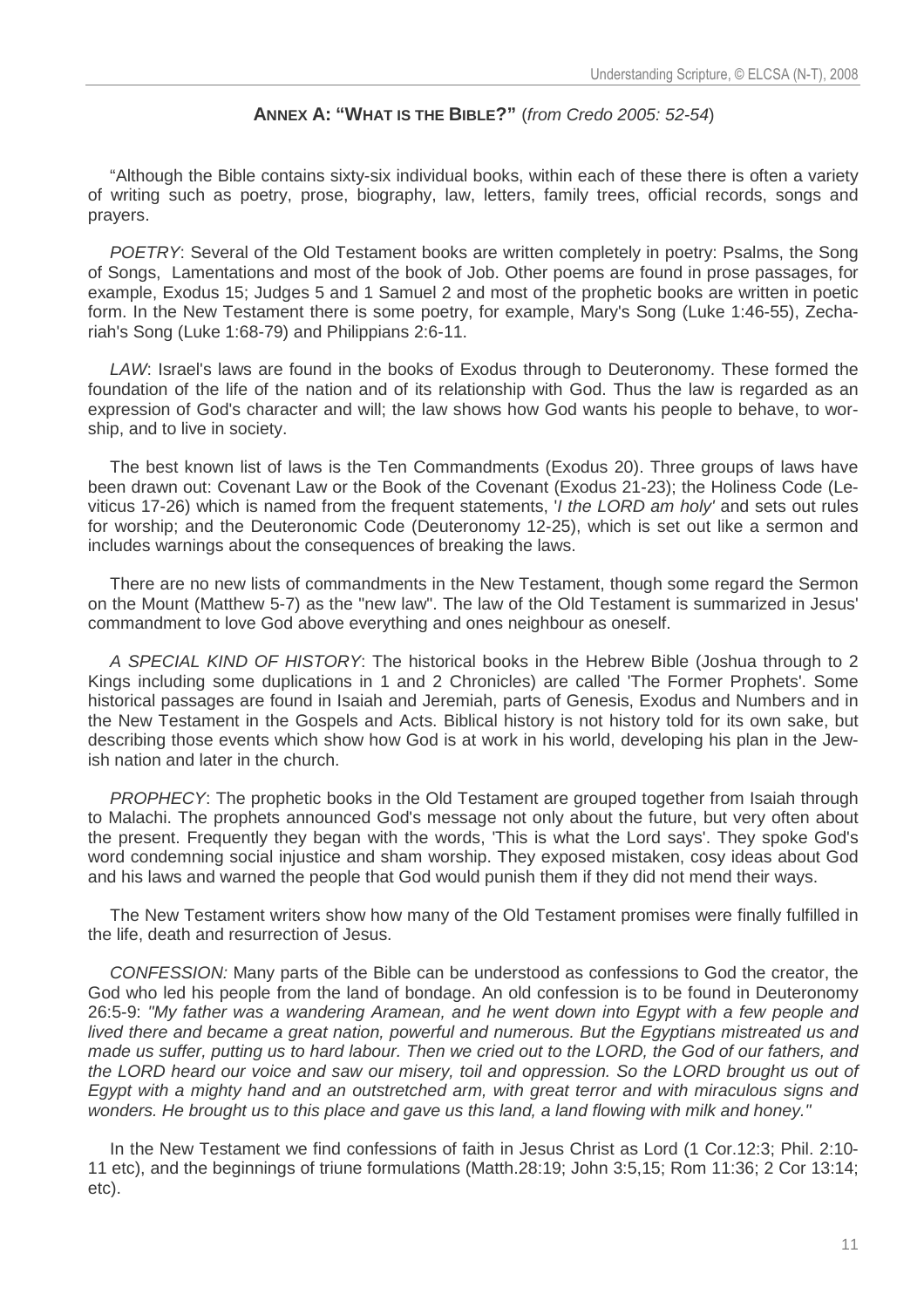APOCALYPTIC: This is a particular type of prophetic literature found notably in Daniel (chapters 6- 12) and Revelation, but also in Isaiah 24-27, Ezekiel 38-39, Zechariah and Mark 13, which is known as 'the little Apocalypse'. The Greek word means 'unveiling' or 'revealing'.

WISDOM: Job, Ecclesiastes and Proverbs are the main biblical Wisdom books, but many of the Psalms belong to this type of writing (for example, 1, 34, 37, 73 etc). Wisdom writing was interested in the problems of existence: why are we here? why are things the way they are? why do people suffer?

GOSPEL: Although there are four Gospels the word actually applies to what they contain, namely the 'good news'. The Gospels are a new and particular kind of biblical literature. Each Gospel presents the story of Jesus from a particular viewpoint, and each has a distinctive way of telling the story. Matthew has grouped Jesus' teaching together; Mark is vivid in telling of Jesus' suffering; Luke sketches many of the people around Jesus and emphasizes his love for them; John is deeply religious, and emphasizes Jesus' glory.

LETTERS: The writers of the New Testament letters follow the 'rules' for letter writing of the first century CE: opening with the names of the writer and the recipient, a general greeting and, after the main section of the letter, concluding with a personal greeting. Paul's letters are usually characterised by a main section which deals first with teaching and then with the way Christians should put into practice what they have learned.

There are also some interesting letters in the Old Testament: e.g. Jeremiah 29; 1 Kings 21; 2 Chronicles 30; Ezra 4-5 and Nehemiah 6."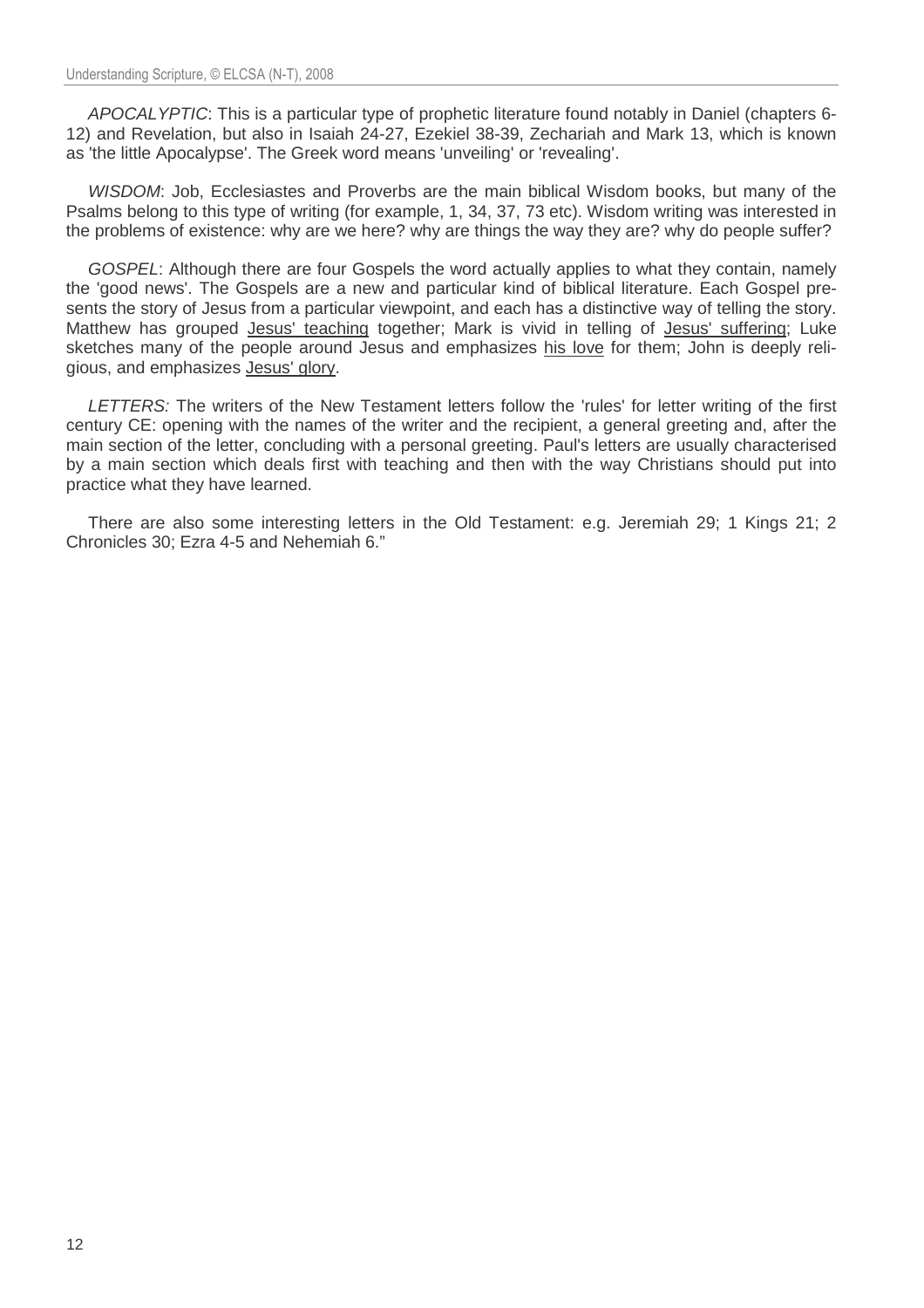## **ANNEX B: THE BIBLE INTERPRETS ITSELF**

The Christian Bible has a singular and unique place in the world of religions: Its first part, the Christian , Old Testament', is at the same time regarded as Holy Scripture to another, namely the Jewish religion. This fact alone shows how Christianity was shaped through constant reflection on the sacred texts of its 'mother-religion'. By incorporating the Jewish Torah into the Christian Bible (a decision that was taken after many arguments and much deliberation) the early church made an important decision and hence the statement: The sacred texts and scriptures of Israel did not become invalid or outdated after Christ, but remain valid expressions and contain central elements of the Christian faith.

Only in modern times we have come to learn that the same texts are being read with equal right by the Jewish community as their Holy Scripture. For centuries, the Church proclaimed that Judaism had forfeited their right to use the Old Testament as their own Bible, as punishment and consequence of their rejecting Christ. The brutal and terrifying consequences of that position cannot be pursued here, but must not be forgotten.

The Scriptures of Israel were Holy Scriptures to Jesus, his disciples and all of the New Testament writers. But now they were read under a completely new perspective: God's revelation in Christ became the hermeneutical key for the 'Old Testament'; Christ himself became the central focus and guide for the appropriate understanding of the Scriptures. The Church has upheld this general notion throughout the centuries, although with different implications and variable consequences over the times.

However, we must not forget that the early church was not the first to start this process of interpretation and actualization. The Old Testament itself already presents a fascinating process of interpretation and re-reading. Again and again, we can observe how – throughout the whole Old Testament – older statements and proclamations are revised and repeated, underlined, emphasized or corrected, and thus, in general, re-interpreted. The Old Testament in itself is indeed a book in constant, lively dialogue with itself.

This is partly due to its historical growth (cf. Theses 2 and 3, and Annex A): The writers of the latter parts of the OT already had some of the earlier traditions and writings in front of them and were able to use these texts and comment on them. Their comments and interpretations were then added to the Scriptures and incorporated into them.

To name just two significant examples: The book of **Isaiah** consist of three parts (ch. 1-39; ch. 40- 55; ch. 56-66) , which, according to general opinion, have been written in three different times: The message of the prophet Isaiah before the destruction of Jerusalem by the Babylonians (at the end of the  $8<sup>th</sup>$  century BCE); the comforting message of the "second Isaiah" (Deuteroisaiah) to the exiled Jews in Babylon (6<sup>th</sup> century BCE), and, finally, the proclamation of the "third Isaiah" (Tritoisaiah) to those in Jerusalem, who had already been released from exile and started a new life, albeit in their now destroyed and far from glorious capital (towards the end of the  $6<sup>th</sup>$  century BCE). Whereas the first part of the book announces primarily the coming disaster as punishment for Israel's disobedience, the second part starts with the announcement of a God's new beginning with God's people:

"Comfort, comfort my people, says your God. 2 Speak tenderly to Jerusalem, and proclaim to her that her hard service has been completed, that her sin has been paid for, that she has received from the LORD's hand double for all her sins." (40:1-2) The punishment, proclaimed in the opening chapters of the book, is fulfilled, the former – fully justified! – message of doom is now turned into one of hope and comfort. This new interpretation in continuity with the older words of Isaiah might well have been the reason for the inclusion of the "second Isaiah" into the book of the older prophet: God's history with God's people carries on and has not come to an end.

The same can be said for the way, in which the "third Isaiah" deals with the proclamation of the "second Isaiah". The promise from Isaiah 52:12 ("The Lord will go before you, the God of Israel will be your rearguard") was originally aimed at the party that had embarked on the exodus from Babylon and the long journey back to Jerusalem. To preach these very words now to those already back in Jerusalem, gives them a completely new meaning (ch. 58:8): Only if you do away with unrighteousness and wrong behavior, shall "your righteousness go before you and the glory of the LORD will be your rearguard!" The writ-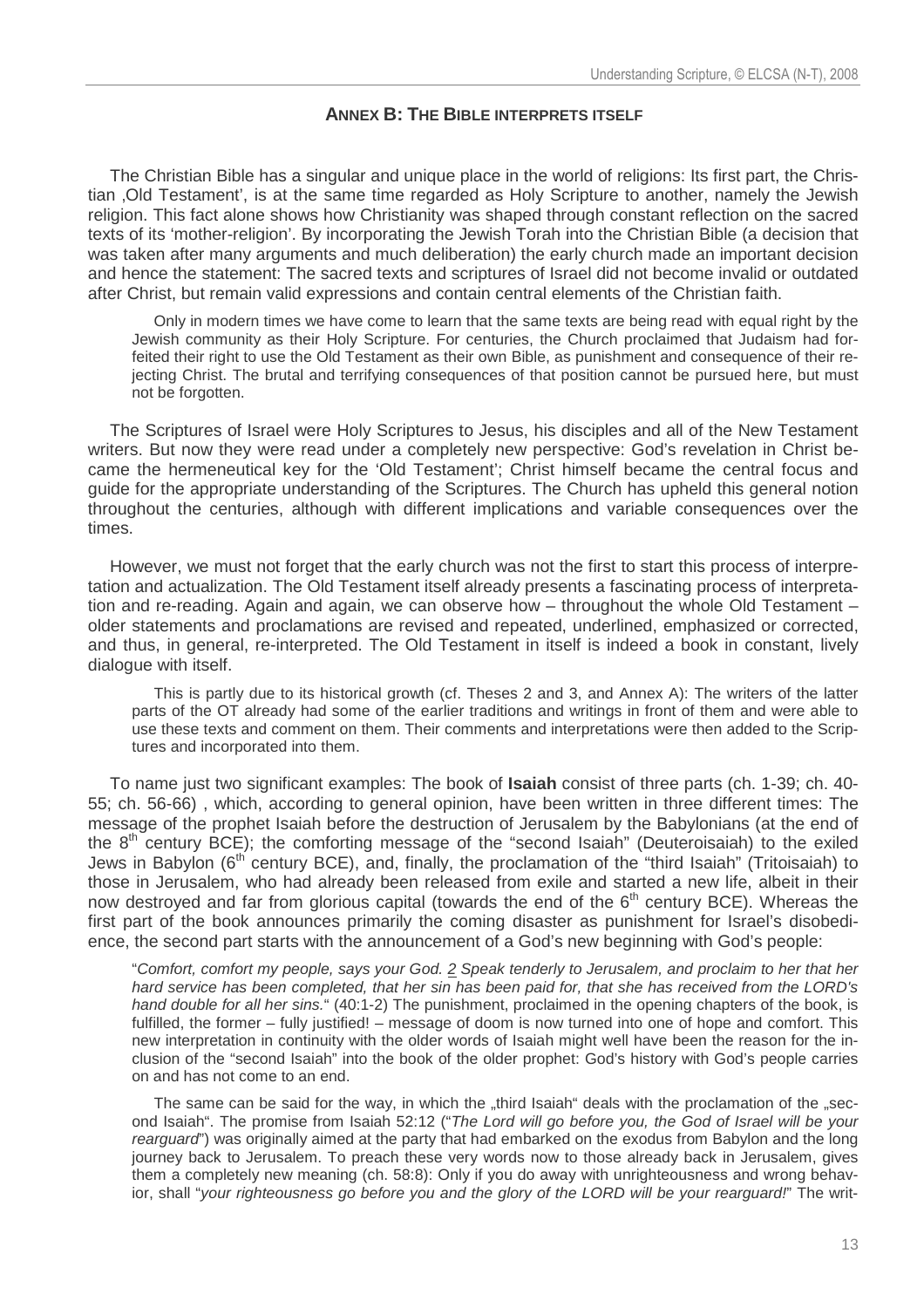ten words of the earlier proclamation become vivid and fluid, they are recaptured and updated in the light of the latest experiences.

Another intriguing example can be observed in the book of **Chronicles**. They belong to the youngest portions of the Old Testament and present the history of Israel from Adam, the first human, until the Babylonian exile (587 BCE), obviously relying on older sources and texts (Genesis to Deuteronomy, the books of Samuel and Kings). But they do so under a very distinct perspective: The whole history of Israel is measured according to the basic principle how the people and the rulers of Israel dealt with the one and only legitimate place for worship. Since, after the exile, only Jerusalem was considered to be the appropriate place of worship, the whole history of the northern kingdom is omitted more or less completely. Furthermore, every king and ruler of the southern kingdom (Juda) is judged against the mentioned core-principle; their lives are presented in a rather crude black-andwhite profile, and their fate is directly linked to their piety.

That – of all the godless kings – the wicked Manasse (cf. 2Kings 21) was 'blessed' with a long life, is explained through the notice that – while already in exile – he changed his mind, repented and returned to true piety (2Chronicles 33) – a notion that cannot be found in any of the sources of Chronicles, but fits well into their concept that only a pious life means a long life and vice versa.

Even more interesting is the small detail from 1Chronicles 21:1.7f. compared to the notice in 2Samuel 24:1.10: That David's idea to conduct a census was sinful in God's eyes is mentioned in both accounts. But whereas in 2Samuel 24:1 it is explained that "the anger of the LORD burned against Israel, and he incited David against them, saying, Go and take a census of Israel and Judah", the authors of Chronicles probably found it too harsh to credit God with such a temptation. In 1Chronicles 21:1, it is therefore explained that "Satan rose up against Israel and incited David to take a census of Israel."

Already from these few examples, we can see how even within the Old Testament a lively dialogue takes place – inside the very texts that, later, became, Holy Scripture, the 'Bible' – for Jews as well as for Christians. That is even more true for the Greek translation of the Hebrew Scriptures, the so-called **"Septuagint"**. During the 3rd century BCE, it became the Holy Scripture for all the Jews living in the Hellenist and Roman empires, who long since had become much more acquainted with the Greek language than with the traditional Hebrew. Not only did this translation become widely accepted and used (instead of insisting on Hebrew as the only legitimate language for the sacred texts!); it also absorbed many philosophical ideas and notions from the Greek and Hellenistic tradition, so that the whole character of central passages of the Old Testament changed.<sup>13</sup> But this shift, not only in language, but also in interpretation, was one of the driving forces that lead to the acceptance of Judaism in the Greek-speaking world, and, ultimately, to the spread of (Greek-speaking) Christianity throughout the Mediterranean and into the world.

Perhaps little known, but very important is the fact that many of the quotations in the **New Testament** are directly taken from the Septuagint and have thus found their way also into the later Bible translations. Only in a few instances, we can observe that quotations in the NT have been taken directly from the Hebrew Bible, and in some instances we can even observe some "mixed" quotations, which have no exact equivalent either in the Hebrew or in the Greek Bible.

That is mainly due to the fact that all of the New Testament writings have been handed down exclusively in Greek. There may have been older Aramaic writings (some scholars assume this for the oldest form of the Gospel of Matthew) –even in Jesus' time, Hebrew was used only for liturgical purposes – but all existing manuscripts of the New Testament writings have been preserved solely in Greek and have most probably been written in Greek from the beginning.

That means that we already have to be aware of a distinct gap between Jesus' original sayings (he certainly spoke Aramaic, spoke and understood maybe some Greek und most probably knew the He-

<sup>&</sup>lt;sup>13</sup> To quote just one example: The name, with which God presents Himself to Mose from within the burning bush, can be roughly translated from the Hebrew as "I am who I am", or: "I am what I am" (Ex 3:14) The Septuagint translates this somewhat mysterious introduction as: "I am the (eternal) being:" – a throughout metaphysical expression, close to Greek philosophy, but distinctly apart from Hebrew thought and its dynamic worldview.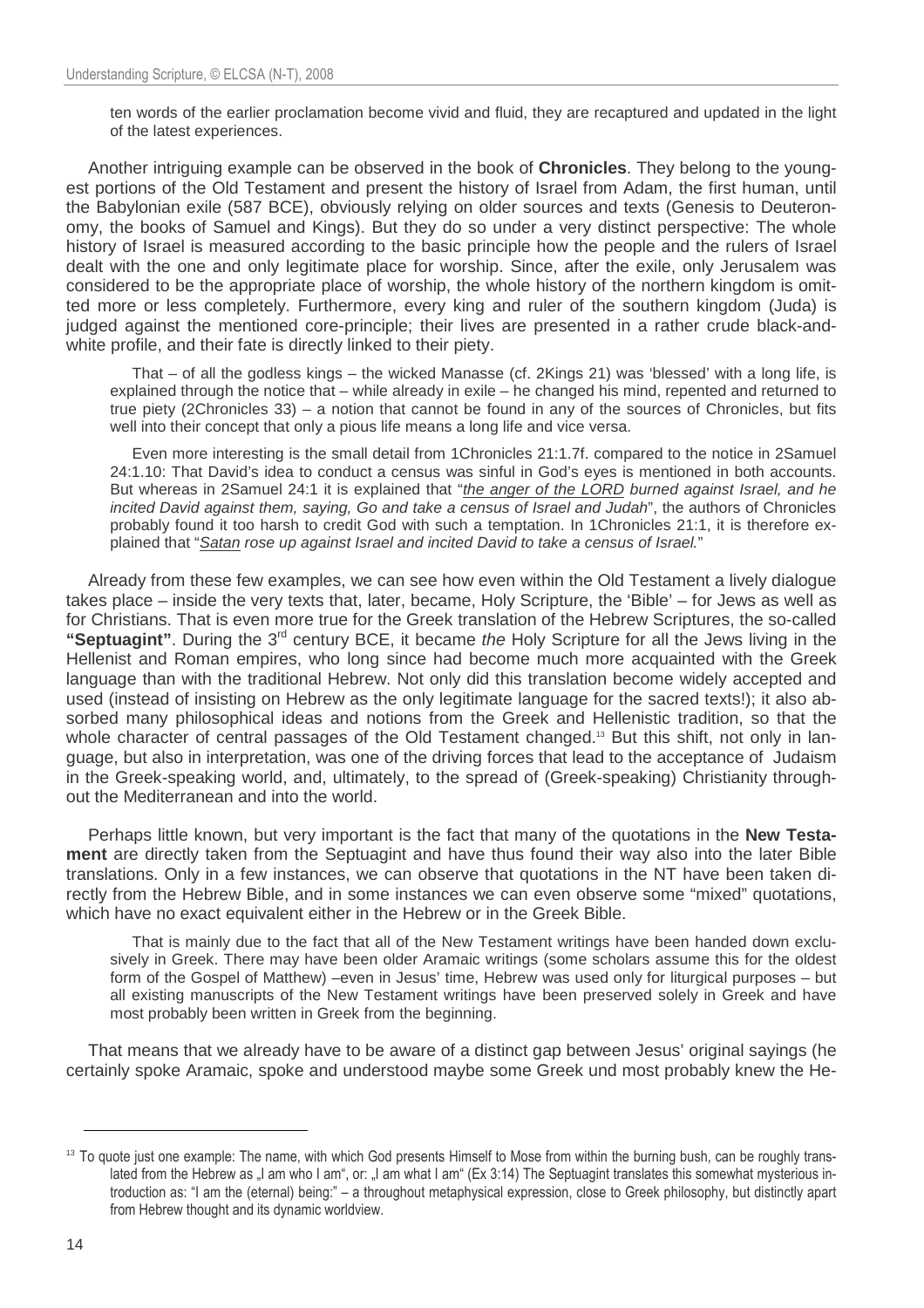brew of the Scriptures) and their recording in the New Testament. But there is no doubt that **Jesus**, again and again, referred to the Old Testament and used it to shed light on his own words and deeds.

At the beginning of his public ministry, Luke shows us Jesus in the Synagogue of Nazareth (Luke 4:16-21): Jesus is asked to read from the Scriptures (Isaiah 61:1-2), which was the prerogative of every grown Jewish male, and, as such, nothing peculiar. But then, Jesus adds in his own words: "Today this word is fulfilled in your hearing!", proclaiming that God's promised time of grace has begun.

Here, for the first time, we can observe one of the most important patterns in the New Testament, the sequence of **promise and fulfillment**. In Jesus' life, his words and deeds, but even more through his death and resurrection is fulfilled what the Scriptures already have announced and promised; he, in person, is the fulfillment of the Old Testament prophecies.

.. Are you the expected Christ, the son of the living God?", the High Priest of Israel asks Jesus during his trial. And Jesus answers: "I am!" (Mark 14:61f.). That means: He is the one on which all promises and prophecies of the Old Testament are focused; in him they are fulfilled.

However, that does not mean that at Jesus' time there already existed a compilation or fixed collection of prophecies, which Jesus only had to fulfill, piece after piece. Even if some passages in the New Testament seem to give that impression,<sup>14</sup> we can rather imagine that this process took some more time. Slowly but surely, Jesus' followers and disciples discovered through their encounter with Christ how many of the well-known Old Testament passages found a new and deeper meaning, and, thus, were 'fulfilled' through him.

The words of Psalm 22 have always been read and understood as the mournful prayer of an innocent victim, without implying a specific, historic situation. When Jesus prayed the same words on the cross – like many other pious Jews before and after him – the disciples suddenly became aware that he was the just, innocent sufferer par excellence. Or could it be that he always had been the hidden speaker of this Psalm? To put it another way: Psalm 22 does not prefigure Jesus' passion in detail, but through Jesus' passion, the venerable Psalm receives a new dimension and a deeper meaning through Jesus' suffering and death and, thus, is 'fulfilled'.

Especially the so-called "Servant Songs" (Isaiah 52 and 53) have fostered the imagination of the early Christians. It did not take them long to realize that they had seen Jesus himself as "despised and rejected" before their very eyes, and, therefore, were able to confess that "by his wounds we are healed" (Isaiah 53:5).

Apart from this few examples, we find many other accounts the Gospels, in which Jesus refers more or less directly to the Scriptures and interprets them in the light of the present situation. This can happen in support of a specific action of his (or his disciples, as in Mark 2:23-28, where he excuses them for plucking ears of grain on a Sabbath). It can also be observed in a very fundamental way (and not without a certain polemic undertone), when he sharpens some of the Old Testament laws in a radical way through his "But I tell you" (in Matthew 5:17-48).

In these and many other examples, Jesus' disciples experienced him in a constant lively and fruitful 'discussion' with the Scriptures and thus discovered himself as the hidden focus, in which all the Scriptures converge. Through this experience, they finally understood his whole life, his suffering, death and resurrection as fulfillment of 'the Scriptures'; from there, more and more of the well known Old Testament passages became transparent for Christ and were interpreted accordingly. One might even say that only at the moment of their fulfillment, the promises were recognized as such.

If we look at the moving story of the two disciples on their way to the little hamlet of Emmaus (Luke 24), we can observe this focal hermeneutical discovery in detail. We can assume that they knew the Scriptures well, but their grief keeps them from understanding their deeper meaning. When Jesus approaches them and starts to "explain to them what was said in all the Scriptures concerning himself" (24:27), their hearts begin to burn. But only when Jesus "took bread, gave thanks and began to give it to them" (24:30), they finally recognize him: Their mysterious travel companion reveals himself to them in

<sup>&</sup>lt;sup>14</sup> "Later, knowing that all was now completed, and so that the Scripture would be fulfilled, Jesus said, ,I am thirsty'." (John 19:28). I prefer to think that Jesus uttered these words because he really was thirsty.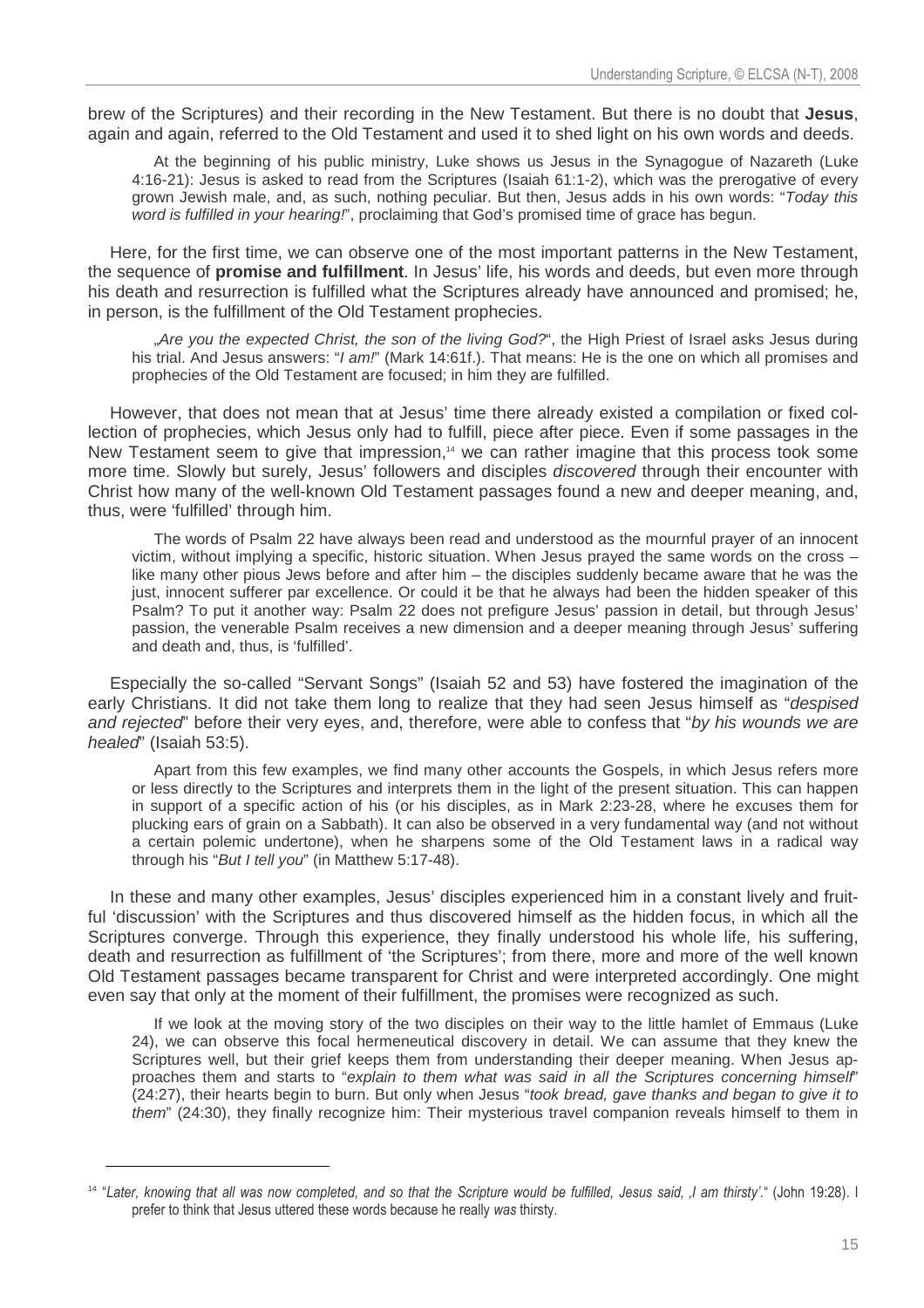the act of communion, and it is only through this most personal encounter that they really understand him and – through him – the ultimate meaning of "all the Scriptures".

The same can be said for Paul: For him, death and resurrection of Christ, as foretold in the Scriptures, are the ultimate expression of God's grace and salvation: "For what I received I passed on to you as of first importance: that Christ died for our sins according to the Scriptures, that he was buried, that he was raised on the third day according to the Scriptures." (1Corinthians 15:2-3). The rest of the New Testament follows this general line of thought with slightly different nuances (which cannot be traced here). They all confess that the Christian faith is, right from its start, a faith that is based in the Scriptures of Israel, which show Christ as their centre and ultimate goal.

Once this general principle is understood, it need not be a matter of grave concern that, in some details, the New Testament authors can show a significant amount of liberty when referring to the Scriptures: When, in Matthew 2:5, the well known prophecy regarding the little town of Bethlehem (Micah 5:1) is quoted, we can detect a charming little alteration: Matthew introduces into the famous line the words "by no means", so that Bethlehem is no longer regarded as "least among the clans / rulers of Judah", but becomes quite prominent as the birth place of the Savior.

The abbreviated version of the Ten commandments in Mk 10:19 ("Do not murder, do not commit adultery, do not steal, do not give false testimony, do not defraud, honour your father and mother.") resembles most closely the version in Sirach 4:1 – a book which was considered non-canonical by many authorities and has not been included in Martin Luther's translation of the Bible. What do we make out of the fact that Jesus obviously quotes from a non-canonical book? Should we include Sirach into the Old Testament canon, because Jesus used it? Or should we rather acknowledge the fact that the margins of the Scriptures have not always been fixed and rigid, but were variable and flexible and take this flexibility into account?

In Paul, we find some even more puzzling examples: in 1Corinthians 2:9 he uses the traditional formula "it is written" to introduce the quote "No eye has seen, no ear has heard, no mind has conceived what God has prepared for those who love him". These words are faintly reminiscent of Isaiah 64:3, but the exact wording we find only in the so-called Apocalypsis of Elijah, which was never part of the biblical canon. And in 1Corinthians 9:10 he even refers (again with the traditional formula of citation) to a 'verse' ("when the ploughman ploughs and the thresher threshes, they ought to do so in the hope of sharing in the harvest.") that could not be verified in any biblical manuscript or edition.<sup>15</sup>

These examples have to suffice. Old and New Testament show us an amazing loyalty when dealing with the traditions that later became Holy Scripture or the written word. This loyalty is an expression of their loyalty and faithfulness to the speaker and author of this word, God Himself. The Old Testament is based on the strong conviction that God's history with God's people has not yet come to an end, so that even the already manifest words, texts and books can become 'alive' again and have to be heard and understood ever anew. The New Testament keeps its sole focus on Christ and, in consequence, finds ever again new and creative means of interpreting the Scriptures, so that God's interaction with humankind becomes a living encounter, a liveliness, which also includes the Scriptures as witness for God's redeeming action towards us.

However, as long as this central focus on Christ is maintained, we find an amazing creativity and liberty in detail when dealing with the Scriptures; a flexibility that reminds us of the fact that every encounter with the Scriptures is a living process and live-giving experience.

Volker Lubinetzki

<sup>&</sup>lt;sup>15</sup> The NIV obscures this detail by linking the verse in question to the earlier quotation in v. 9, although in the Greek original it is quite clear that Paul actually uses the formula to introduce the following verse (v. 10).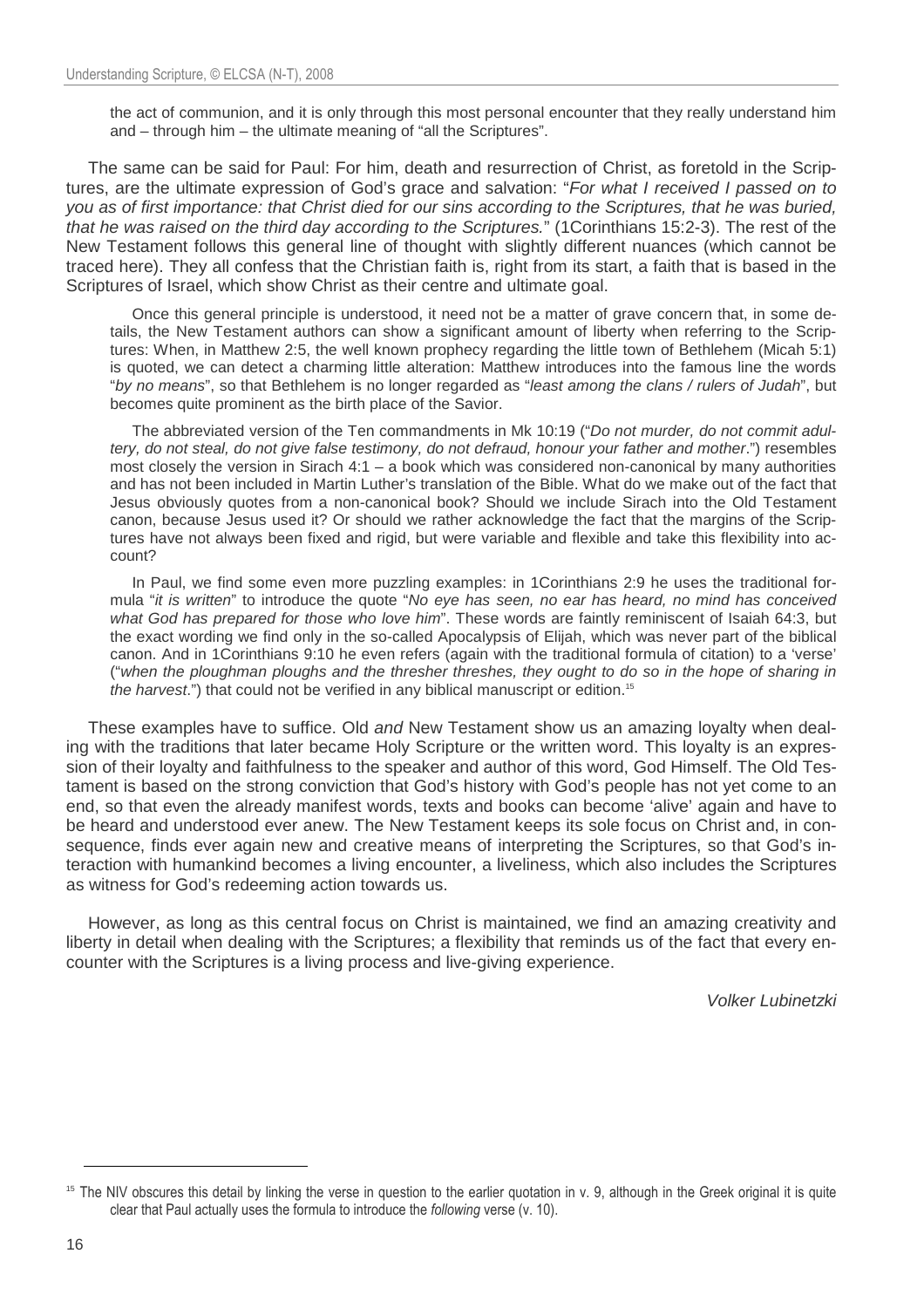#### **ANNEX C: TRAJECTORIES ("ENTWICKLUNGSLINIEN") IN THE BIBLE**

#### **The dynamic nature of the Word of God**

God's Word is God's creative and redemptive response to human needs. Therefore God's Word enters human reality to change it from within. God picks up humans where they are – in their specific situations, their limited insight, their provisional worldviews and their problematic motivations – and leads them a few steps in the direction of where he wants them to be.

According to the Bible, God has a vision of comprehensive well-being for us and our world. It is called shalom (= comprehensive well-being) in the Old Testament and the Kingdom of God in the New Testament. This process of transformation and renewal can be observed by looking at changes that biblical traditions underwent in biblical history. Let us look at three examples.

#### **The king as God's representative on earth**

According to Psalm 2 the Israelite king is adopted by God as his son and representative on earth. Through him God maintains the cosmic order and channels his blessings. He is entitled to subdue all nations with an iron fist. Rebellion against the king is rebellion against God. Research has shown that this model originated in ancient Egypt. It was taken over by the Davidic kings to legitimate their rule.

But Israel did not have very happy experiences with its corrupt and dictatorial kings. Samuel had already warned against the institution (1 Sam 8; 27). In the North the Jotham fable in Judges 9:7ff says that the king is the most useless member of society. In the South the notion of a *genuine* representative of God emerged. His rule would be based on justice and peace, not on violence and war (Ps 72; Is 2:1-5; Is 9:1-7; 11:1-16). That was the root of messianism in biblical times.

The Assyrians and Babylonians put an end to the nation states of Northern Israel (721 BC) and Juda (586 BC). For about 500 years the kingship played no role in Judaism. After the exile, priests formed a religious mini-state in Jerusalem within the Persian and Macedonian Empires. When the Macedonian Empire weakened the Jewish priestly dynasty changed into royalty and tried to restore the Davidic kingdom. Herod the Great was the most important ruler of the time. But his rule was a far cry from what was expected by the prophets.

During Roman times messianic expectations flared up again among the Jews. Various revolutionary leaders with messianic pretensions came to grief. Jesus too was believed by his followers in Galilee to be the long expected messianic king. He seemed to be the Prince of Peace promised in Is 9 and 11. Alas, his triumphant entry into Jerusalem ended with his execution on the cross. His followers were devastated and fled.

According to the apostolic witness, God raised Jesus from the dead and affirmed his status as God's universal representative, thus the legitimate ruler over the world. That is why all the Jewish royal titles were applied to Jesus: Son of God, Son of David, Son of Man, Shepherd and Messiah (Hebrew = the Anointed, translated as Christos in Greek).

By this time, however, the model of Psalm 2 had turned on its head. In Mark 10:35-45 Jesus calls this model 'pagan'. Those who would be leaders in his new dispensation would not be oppressors, but servants of their subordinates. We find the same message in John 13. It was the most remarkable change of leadership principles found in biblical times, if not in human history.

Christian bishops and rulers soon reverted back to the model of Psalm 2. Bloody wars were fought between emperors and popes. Both claimed the status of divinely appointed rulers over the universe. Both the state and the church became authoritarian regimes.

The Reformation questioned the legitimacy of the Pope, but not the feudal state. When the feudal system began to crumble, the state changed into princely absolutism. It is humiliating to see that it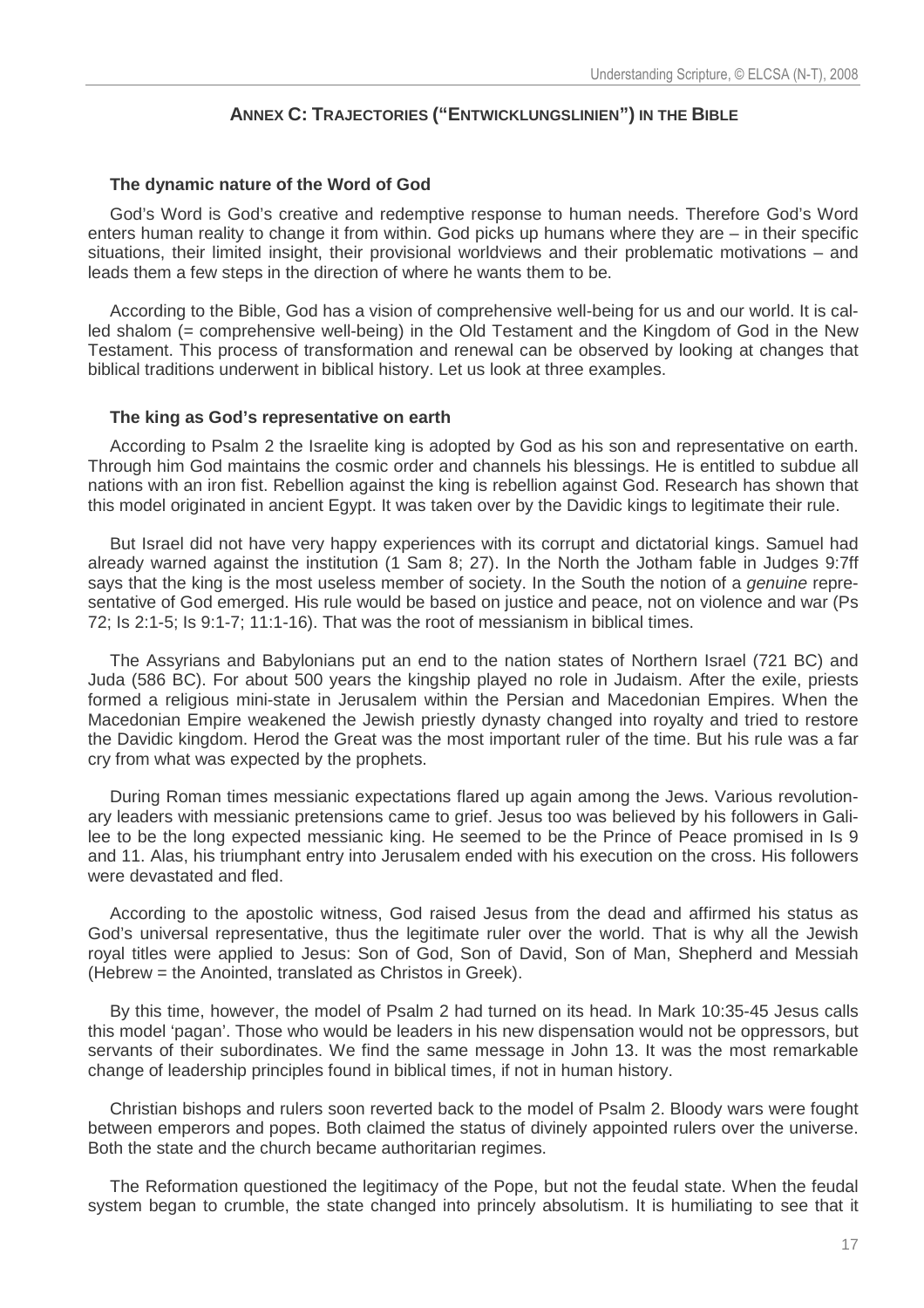was the Enlightenment and secular humanism that picked up the principle of a servant leadership, which the church had abandoned. In fact, Christian churches often opposed these trends, believing them to be a rebellion against the divinely appointed order.

Revolutions – some sudden and violent, some gradual and peaceful – turned authoritarian states into functioning democracies based on human rights and binding constitutions. In Europe this process only came to a conclusion during the 20th century. In the rest of the world it is far from over.

Moreover, the principle that all people must be accorded equal dignity and opportunity and that leaders are the servants of their subordinates is still struggling to penetrate the family, the economy, the civil administration and the international order. Christians should realise that this is their very own heritage and one of the most powerful contributions they can make to a peaceful society and the world community.

#### **Priesthood and sacrifice**

In ancient Phoenicia, families sacrificed their first-born sons, being their most precious possessions, to the Deity in recognition of their dependence and obligation. The practice made sense to the early Israelites. The claim of Yahweh to the first-born was firmly entrenched even in post-exilic legal texts such as Ex 22:29f.

However, by that time child sacrifice had become unacceptable under the impact of the prophetic critique (Jer 19:5; Ez 20:25). In consequence the law now required that the firstborn be 'redeemed' by payments (Nu 18:15f). The sacrifice of Isaac was the model. Animals took the place of humans. Later the blood of the animals substituted for the animals, so that priests could utilise their meat.

That is the origin of the blood symbolism in Judaism and Christianity. However, the prophets had attacked the very idea of sacrifices. God required righteousness and could not be bought off with rituals (Is 1:10ff; Am 5:21ff; Hos 6:6; Mi 6:6ff; Is 58). However, the priestly tradition was institutionally entrenched and proved to be stronger. The temple in Jerusalem became the site of an enormous commercialised turnover of sacrificial animals.

This is the background of the 'cleansing of the temple' by Jesus and his followers. It was one of the reasons for his execution. However, enlightened by Is 53:4ff, the early church saw a link between the Jewish sacrificial tradition and the death of Jesus. Jesus was not guilty – he had died for our sins.

The Letter to the Hebrews argues that Christ was the true high priest who sacrificed himself to God on our behalf. With that he wants to say that all sacrifices had become redundant forever. Looking at other texts, however, we realise that the sacrificial model was turned on its head: Not humans sacrifice their firstborn to God, but God sacrificed his only-born to humanity (Rom 3:25; Rom 4:25; John 3:16; 1 John 4:10).

The New Testament makes it clear that those who are in fellowship with God will be involved in the sacrifice of Christ on behalf of others. They do not give sacrifices to God but take part in God's sacrifice for humanity. They carry the cross. They die to themselves and live for Christ and his redeeming love (Rom 6; Rom 12:1; 2 Cor 5:14ff).

Modern science and the ecological crisis lead us to deeper insights still. We realise that what happened in Christ was only the culmination of a much more comprehensive divine sacrifice to humanity. God is the Creator and Owner of reality as a whole. Our present life and prosperity was made possible by the struggles, the labours, the suffering and the deaths of countless generations before us. All that was part of God's sacrifice for us.

Our prosperity still depends on immense burdens carried by other members of the global society. It operates at the expense of the natural environment. Just imagine how many creatures have had to die so that you could eat and live! We cannot continue to treat nature as a quarry to be mined to sat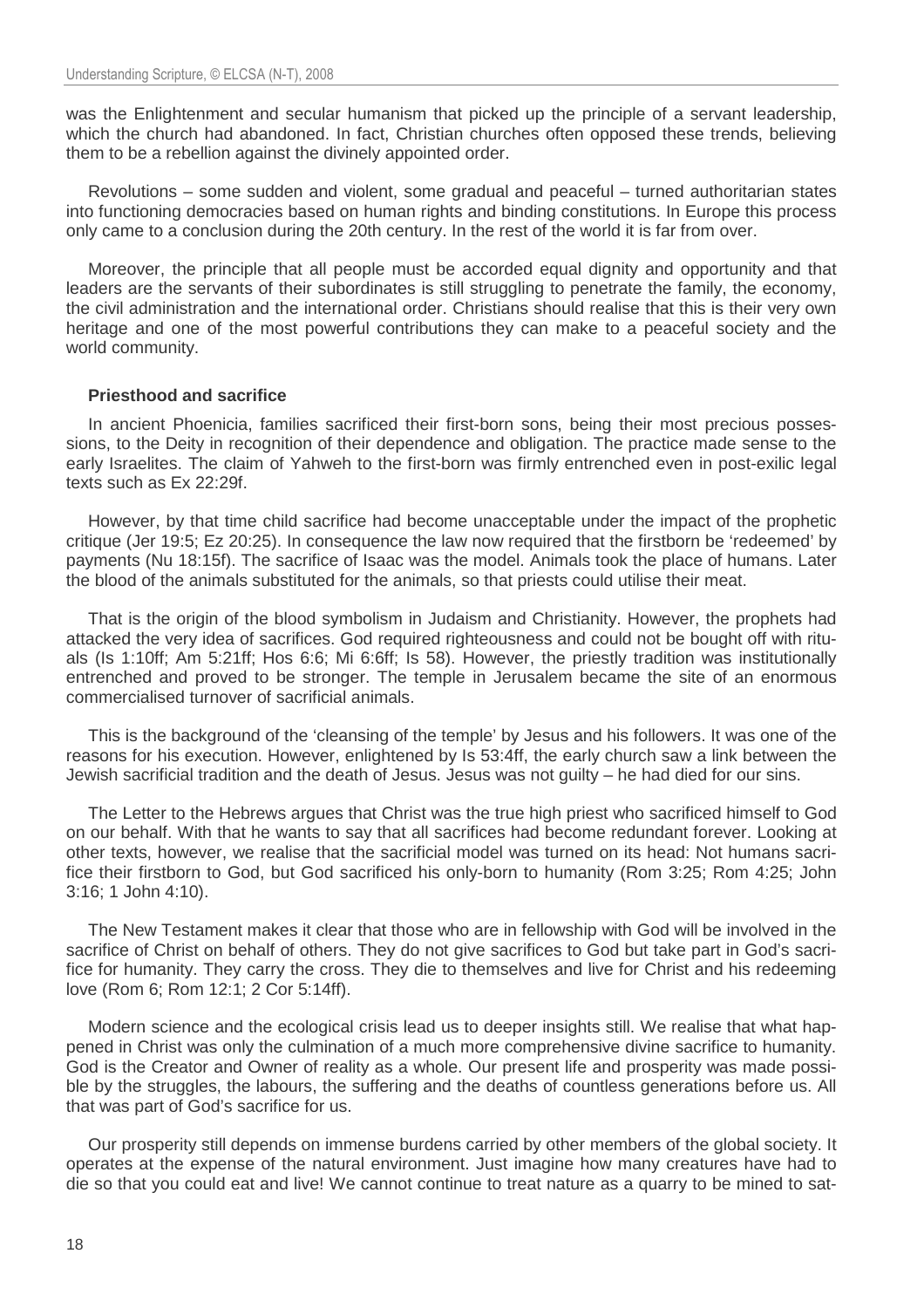isfy our shortlived whims and desires. Sharing God's sacrifice for humanity means that we too become willing to sacrifice so that other creatures and our own progeny can live and prosper.

#### **Creation and new creation**

The Bible is a collection of texts that witness to the creative power and the redeeming love of God in the world. The texts have been written over a period of roughly a thousand years. They all want to highlight the way God tackles the difference between what is and what ought to be. But what they believe ought to be changes in the course of time. The imagery they use also differs substantially.

In Gen 2:4ff God first creates the man, then the garden to feed him, then the animals. Then, almost as an afterthought, he creates the woman. Meant to be his helper, she actually leads him into temptation and disaster. It is clear that this narrative presupposes a patriarchal system where women are supposed to be incompetent, unreliable and subordinate. It also presupposes an agricultural context. The sea does not figure.

In spite of Paul's assertion that in Christ there is no Jew or Greek, no slave or free and no male or female (Gal 3:28), patriarchal assumptions remained firmly entrenched and found perhaps their most radical expression in 1 Tim 2:8-15. But in Gen 1 (which is a much later text than Gen 2) the picture changed completely. Here God first creates the preconditions of life: light against darkness, a stable structure against a chaos (depicted as a primordial sea surrounding the cosmos), then land and sea. Then he creates the plants, the heavenly bodies, the animals and – last of all – humans.

Created in the "image of God" humans are the most important creatures, but they are part of the animal world. And – very significantly – there is no difference in status between man and woman. The development of insight concerning God's creative activity did not stop there. Texts such as Is 40-55, Ps 104, Job 38ff, Sirach 1 and Wisdom of Solomon 7 (both apocryphical books), Col 1 and John 1 show how ever new attempts were made to describe the creative and redemptive activity of God under changed circumstances.

Now we come to the "new creation". God wants to change what is into what ought to be. But what ought to be? Beginning with the fulfilment of inner-worldly needs such as land, progeny, freedom, land, rain, fertility, economic sufficiency, military victory and political stability, expectations slowly changed into hope for a complete reconstruction of reality – the human heart, the human body, the community, the political system, nature, even cosmic phenomena such as the sun. We call the expectation of a totally new world "apocalyptic". It matured under the impact of the constantly worsening fate of the Jewish nation, which was oppressed and persecuted by one great pagan empire after the other.

These attempts to fathom God's creative activity were formulated between 3000 and 2000 years ago. In the mean time we have learnt a few things about how God's creation evolved and how it operates. In the Bible God is depicted as creating with his hands (Gen 2), then through an imperial decree (Gen 1), through a violent conflict (Is 40-55), through divine wisdom (see above), through the divine logos (Jn 1), even through death and resurrection (2 Cor 5).

As believers we must do for our times what the biblical authors did for theirs: We must witness to the creative and redemptive power of God in terms of contemporary insights. We are not bound to the worldview of two or three thousand years ago. We can also not prescribe how God must have created the universe to satisfy our preconceptions. We must look at what actually happened. If we do not do that we lose our integrity and our message loses its credibility.

#### **Conclusion**

What do these examples teach us? The Word of God enters human history and picks up people where they are. As needs change, God's redemptive response changes accordingly. The authors always address the needs of their contemporaries in terms of their current worldviews. Either the interpretation of the tradition is adapted, or the tradition itself is altered. This is done quite freely be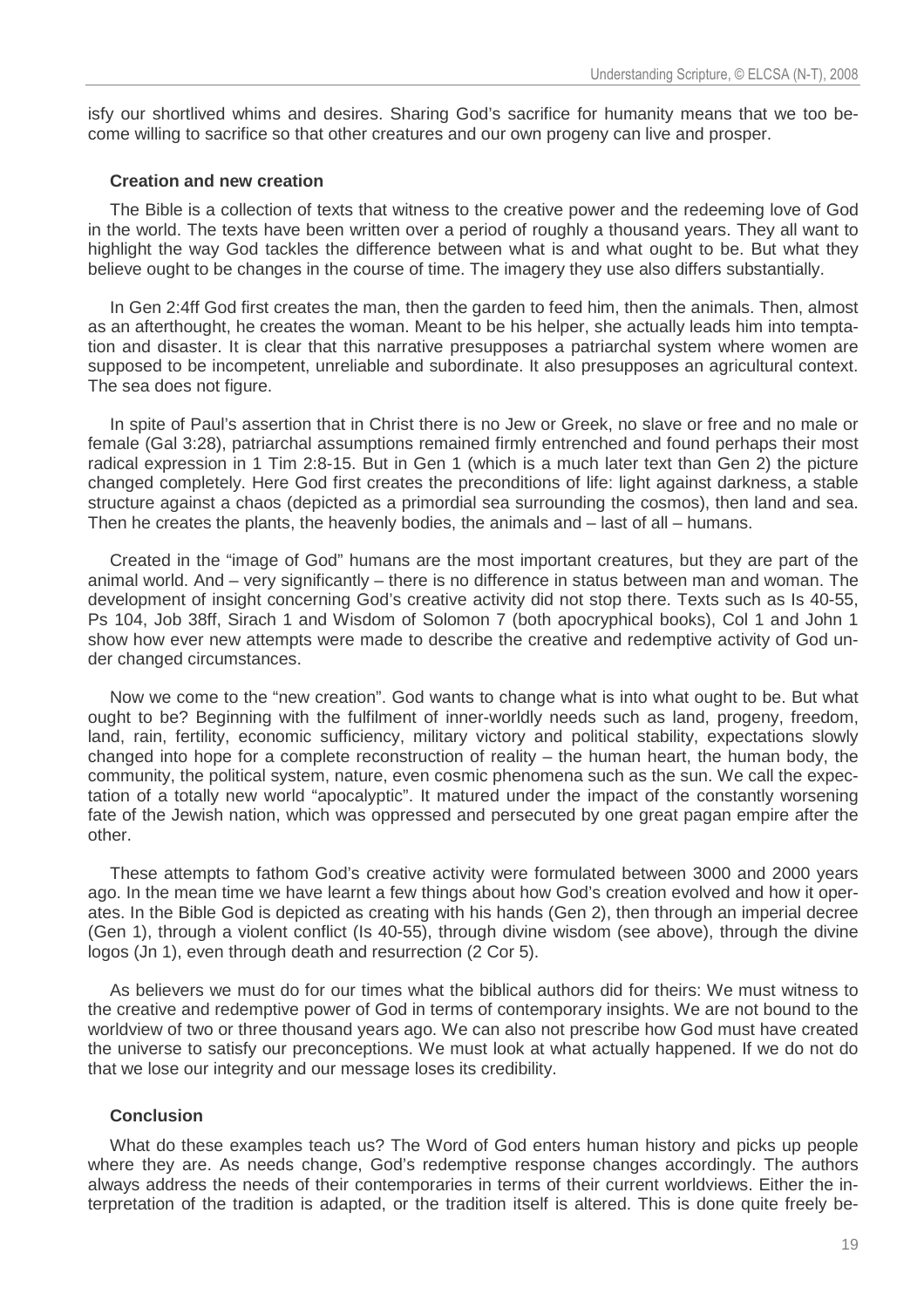cause the main thing is the message of God's creative power and redemptive love, not the tradition as such.

In time insight into God's redemptive intentions moves closer to God's vision of comprehensive well-being. It becomes more focused, more profound and more comprehensive in scope. Assumptions of an earlier time are superseded by insights of a later time. If that were not the case, we would still labour under the faith assumptions of ancient Israel or later Judaism.

The dynamic versatility of the Word of God is the strength, not the weakness of the biblical faith. That means that each insight found in the Bible is provisional. We must always ask: what was said before this text and what was said after this text on the topic. The process reached its culmination in the Christ-event and is heading towards God's eschatological future.

If we want to be true to what happened in biblical times, we too must be involved in the historical dynamics of God's Word. We always have to take present needs and present insights into account. We have to ask ourselves: what God's creative and redeeming love wants to say to us, our congregations and our social contexts now and here under present circumstances.

Prof. Dr. Klaus Nürnberger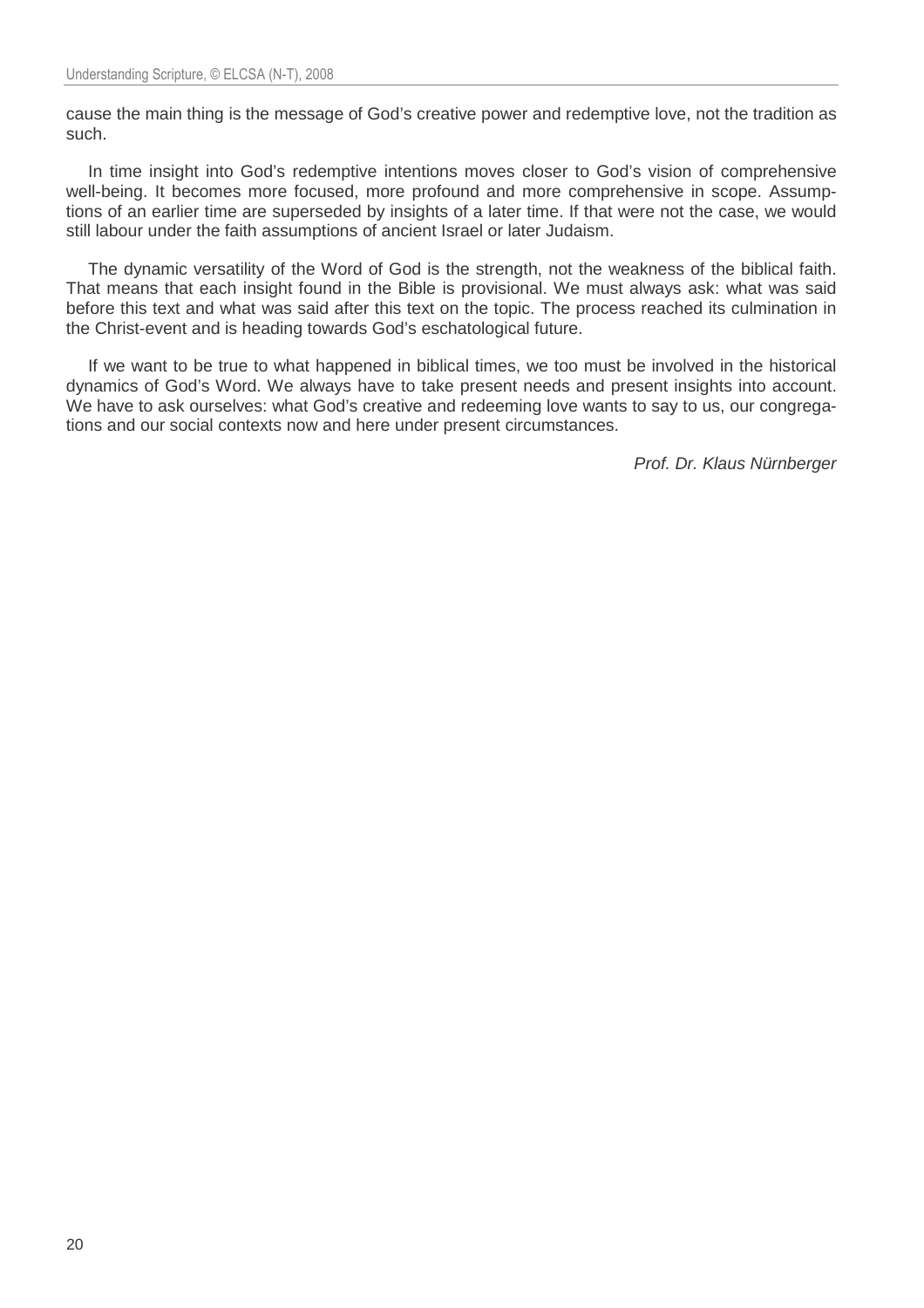#### **ANNEX D: GUIDELINES AND HELPFUL HINTS FOR BIBLE-STUDY**

We differentiate: who is involved and when and where is Bible study done? Working with Bible texts will differ whether we do it alone, as family devotion, as Bible study group in the congregation, as preparation for a Sermon or as a working document of the church on a specific theme. The theses in the main document are applicable for each of these situations, but these guidelines and hints are applicable mainly for doing Bible study alone, as family or as Bible study group for different groups in the congregation.

#### **1. Choosing the text:**

1.1. Although some people have tried it, it is not advisable reading the Bible as a novel from cover to cover. The 66 books of the Bible are of such different nature that one cannot just read them indiscriminately one after the other, chapter by chapter.

1.2. Reading plans are a help which are given for each year in the ELCSA Almanac, devotional and Bible reading books for English readers, such as "Faith for daily Living", "Daily Bread" and "Portals of Prayer". For German readers "Losungen" with the accompanying devotional books such as "Ein feste Burg", "Neukirchner Kalender", "Licht und Kraft". A useful Bible-reading plan in German for the whole year can also be obtained from the following website: www.oeab.de/bibelleseplan/aktuell.

1.3. It is recommended that the texts (prescribed verses) should be read within their immediate and broader context (surrounding passages).

1.4. Or one could use Bible studies as a continuous reading of consecutive texts in one book of the Bible.

1.5. Alternatively, to follow the church's Sunday service readings which are arranged according to the church year with a cycle of six readings and a psalm for every Sunday. These can be used for Bible studies during the week as preparation for the following Church Service, e.g. taking one reading per day or per week.

(The list of these readings is printed in the "Evangelisches Gesangbuch" Nos 954.1-954.74 with I Gospel, II Epistle, III often Old Testament texts, and IV-VI with Old Testament, Epistle and Gospel texts, while Psalms are separately listed).

1.6. Another option is to make use of topical Bible studies, taking into account certain relevant issues within the group.

#### **2. Choosing a time and place for Bible Study:**

A fixed time and quiet place is recommended, where no telephone or other electronic devices can distract us. A prayer at the beginning and end is advisable, also to collect our thoughts and feelings. A suitable hymn or song may accompany the meeting. Depending on the group dynamics, the group decides whether to meet in a private home or church venue.

#### **3. Meditation:**

It is recommended to read through the text, reflect on it and write down in an exercise book what we see, hear, smell, taste and touch in the text. Besides using our five senses, we may ask ourselves, what do we feel, what brings hope and joy or what disturbs, annoys or angers us in the text. We try to formulate with which character in the text we can identify and try to slip into the shoes of those with whom it is difficult to identify.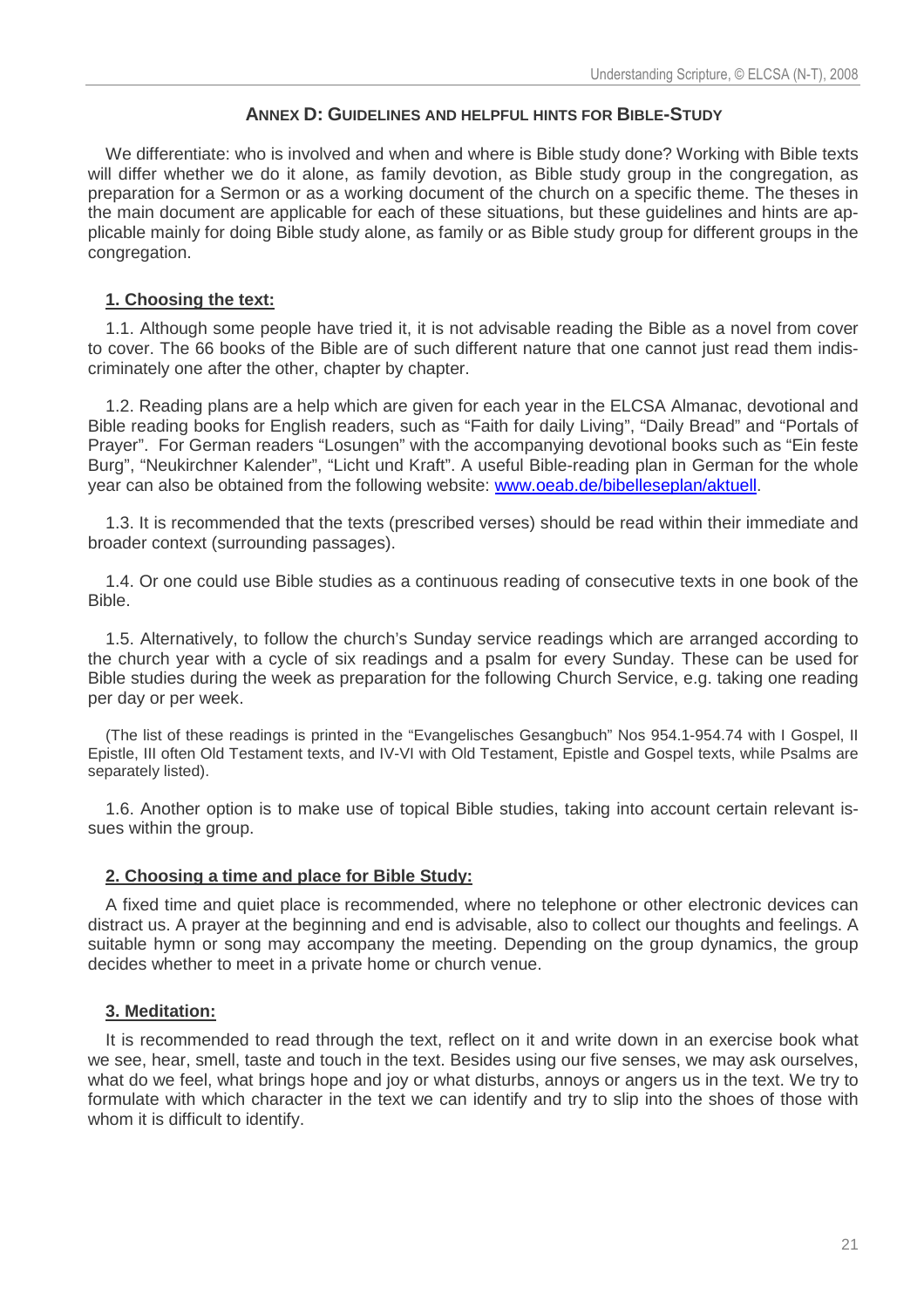## **4. Bible Study Tools (included in many Bible editions):**

Many Bibles provide one or the other of these tools:

4.1. Index with Bible books and their abbreviations.

4.2. Headings for each section within the text (these, as chapters and verses, are not in the original manuscripts - in Luther's time texts were not printed with verse numbers).

4.3. Introduction to each book, giving an overview with summarized contents, author and date of writing, which should be used critically.

4.4. Cross-references to other texts or sentences with the same word or thought.

4.5. Overview of the main stories in the Bible from Creation to Revelation.

4.6. Overview of topics, e.g. parables of Jesus, relevant texts for specific life situations.

4.7. Concordance, where all main words are listed according to usage in the Bible, e.g. the word "Reconciliation".

4.8. A dictionary of important words and their meaning.

4.9. Maps and charts of Biblical times and places.

4.10. Charts of the History as time-line, e.g. from Pre-history, through Abraham to Jesus, ending with the Fall of Jerusalem in 70 CE and the consecutive writing of New Testament books and letters.

**5. Special Bible Editions:** (out of a multitude, only a few are mentioned)

5.1. There are some 43 different English translations, some are very close to the original languages (e.g. English Standard Version). Others are more a transliteration giving the general content in modern thoughts and contemporary English (e.g. The Message).

5.2. The Comparative Study Bible places four different English text translations next to each other for comparison.

5.3. The Serendipity Bible for Bible Study Groups is arranged with: Open, Dig and Reflect. Open: this starts with sharing one's own story with some general questions. Dig is to figure out the main idea, plot, argument, principles in the text. Reflect is to apply the story to one's own life.

5.4. The Application Study Bible which interprets and applies texts to the present situation.

5.5. Special editions for men, women, youth and children.

5.6. Special art editions with paintings of certain painters, e.g. Rembrandt van Rijn, Rudolf Schäfer, Sieger Köder.

5.7. Some study Bible editions include short commentaries to each section for each text (pericope).

#### **6. Special Bible Tools:**

6.1. Synopsis of the Gospels: where the same story is set side by side as written in Mark, Matthew, Luke (the so-called synoptic Gospels) and John. It becomes evident that each Gospel writer has arranged and emphasised the material differently for different readers, e.g. Mark is the shortest written for gentile readers with an emphasis on the suffering of Jesus. Matthew writes for Jewish Christians and has collected the Jesus sayings in five great blocks, relating to the "five books of Moses", thereby emphasizing the teaching of Jesus. Luke writes for gentile Christians and emphasizes the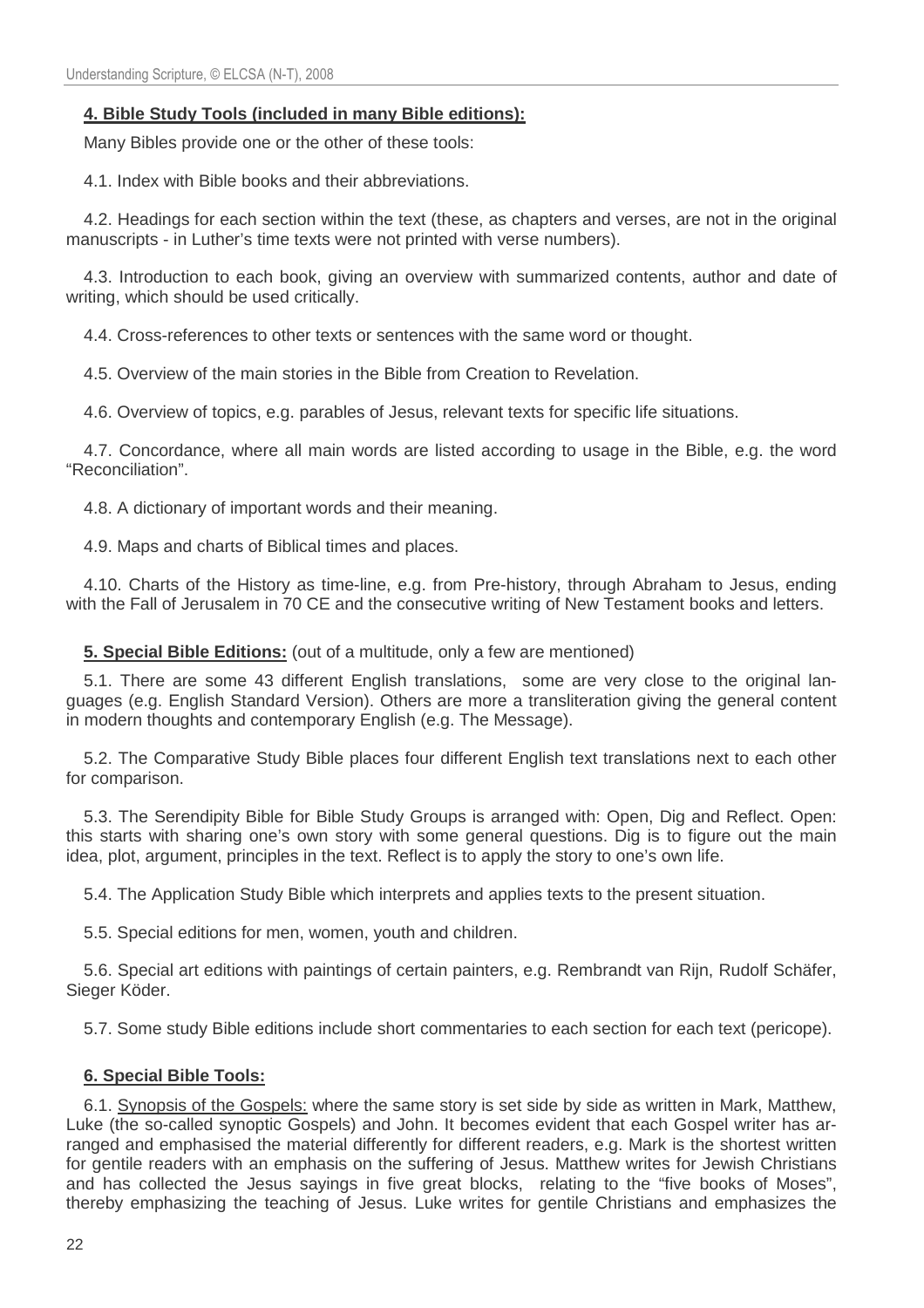love and acceptance of God even of the sinner. And John writes sermon-like interpretations of Jesus' miracles or signs, includes Jesus description of himself in seven "I am" words, thereby emphasizing Jesus' glory.

6.2. Different Bible Commentaries from easy editions to sophisticated specialised ones are available, some in individual volumes, others as one-volume commentary.

6.3. Tools such as Dictionaries, Concordances, interlinear Bible editions are available in different languages, from OT Hebrew, NT Greek to the modern languages of English, German etc.

6.4. Internet, films, DVDs, Videos and Bible games can enhance Bible studies but should be researched carefully.

6.5. Many Christian books take up themes which can be used in Bible studies, which should be used critically.

#### **7. Individual and Group Bible Study:**

7.1 In Bible study we as individuals try to understand what God intends us to do with our life. We are searching for guidance, for support, encouragement, clarification and necessary self-discipline. The goal is to experience Bible study as communication starting with God and our responding to it.

7.2. Group Bible study is listening to a Bible text, sharing experiences with others on the text and thereby giving guidance to our life and that of the congregation. The result is to lead us as congregation on a way of contemplation and action.

7.3. Many courses have been introduced in our church to renew and further Bible studies and give new insights, e.g. "Auszug aus dem Schneckenhaus", Alpha Course, Kingfisher Project, Willow Creek.

#### **8. Consequences for Sermon and Teaching**

8.1. All Bible Study is to be bound into the common service and spiritual development of the local congregation and church as a whole. Questions, discrepancies and opposing theological standpoints in Bible texts can be researched, discussed, explained and accepted. It is essential that thoughts, ideas and new insights from Bible Studies flow into our sermons, teaching, pastoral care and actions of the congregation as a whole.

8.2. Sharing insights in Bible studies and participating with others in the congregation, may lead us to contextualisation of texts into our situation and by influencing and rediscovering our missionary, evangelistic, educational and diaconic commission.

8.3. In personal Bible study it would be important to take home at least one simple thought, sentiment or message for the day or week. We might discover, learn and continually convert to new insights in our relationship with God in the suffering and risen Lord, with our fellow human beings and with ourselves and thereby influence our surroundings in a broader context.

8.4. We pray that the Holy Spirit will enlighten us with God's Word to find comfort in affliction, hope in despair, patience in waiting, laughter in sadness, enthusiasm in boredom, faith in persecution and love in enmity.

Georg Scriba